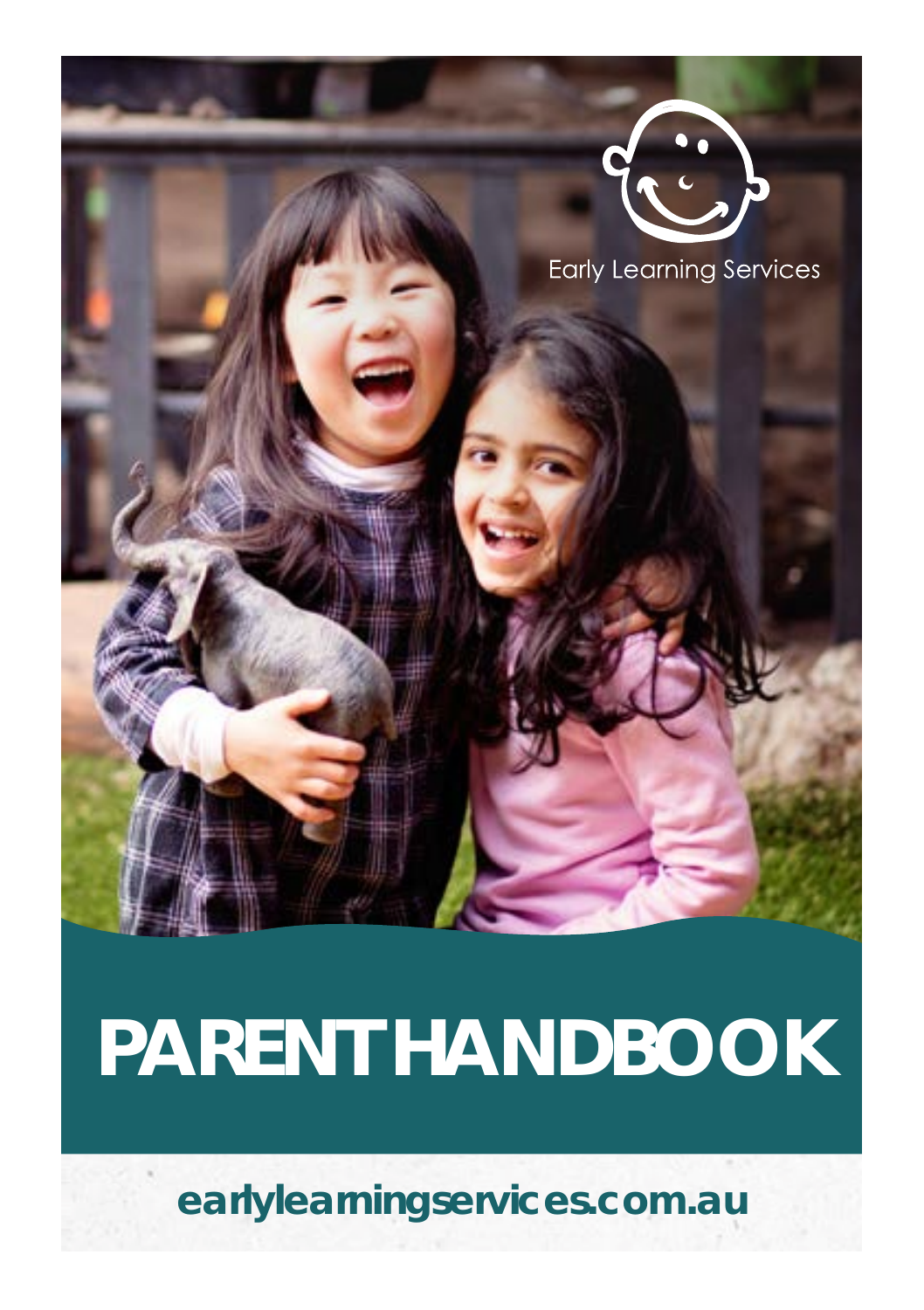### **Our commitment to you**

There's more to early learning than simply care - the early years are Research suggests that a quality early childhood education sets a child up for success throughout their school years and even later in life. That is why we are focused on providing our families with quality programs to support children's learning and development from birth

Our children and our families are at the heart of our service. Our our centres and our people, so that they can best support your child, nurture them, empower them and help them to grow. We know that doing this goes a long way to ensuring that the children in our care can flourish.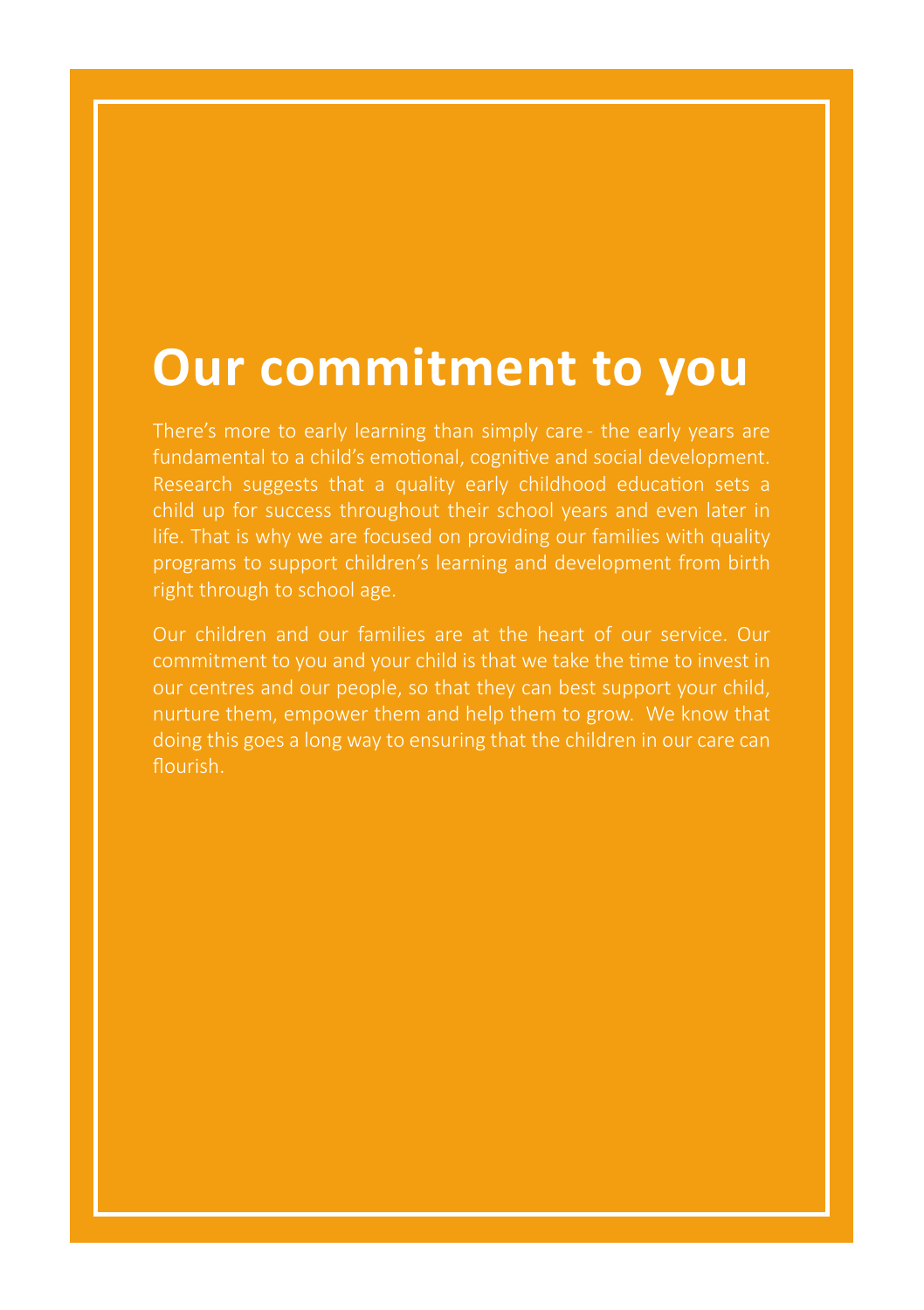### **Contents**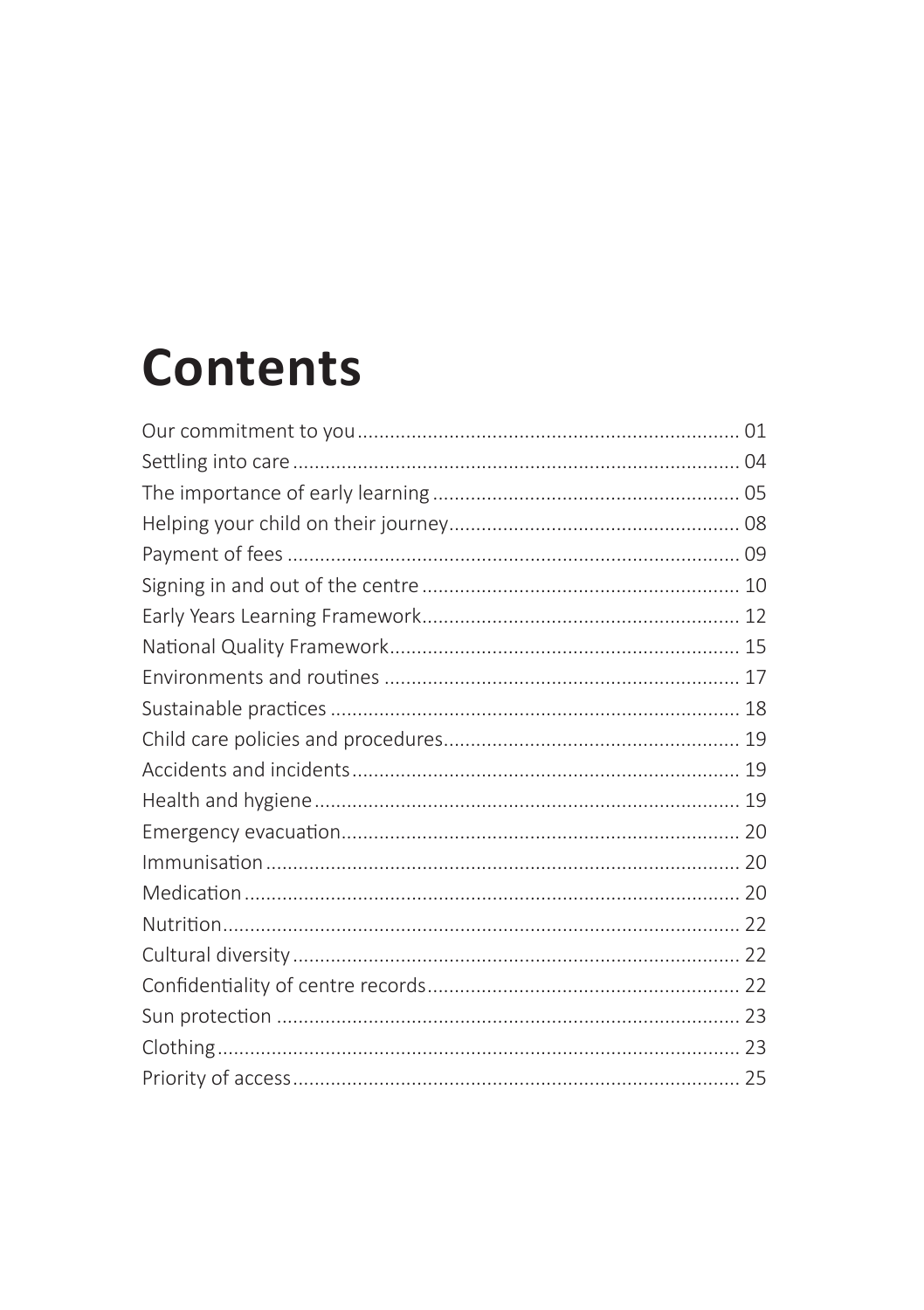**Helping children and families feel welcome and settle into the centre environment is one of our top priorities.**

 $66-$ 

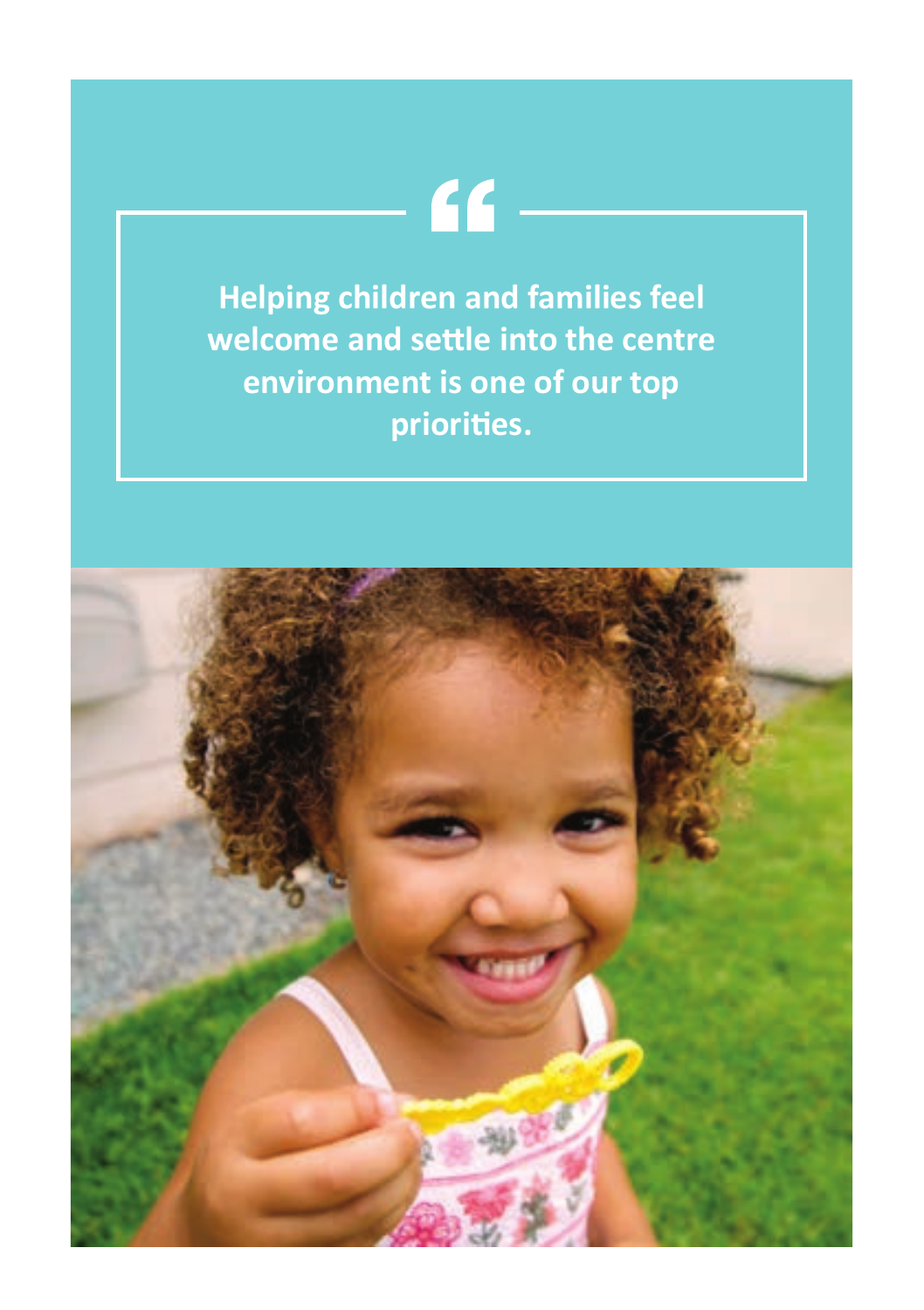### **Settling into care**

Ensuring your child feels safe and secure is one of our top priorities. Starting at a new early learning centre can be full of emotions for both families and children. To support you in this transition, we can arrange some 'stay and play' days prior to your child beginning care which will encourage them to form attachments and bonds with their educators.

Building strong a relationship with your family is very important to us and makes a real difference to the early learning outcomes for your child. It's best for us to know your child's interests, likes, dislikes and any special needs they may have.

This will become integral as our team incorporates your child's interests into our educational programs, so please take the time to share information about your child with their educators regularly.

On your child's first day in care, educators will make immediate connections with your child to make the transition process run more smoothly. We want to establish an environment in which meaningful and lasting relationships can develop between educators and children as well as between educators and families. You are encouraged to call at any point of the day to discuss your child's learning and activities with their primary educator. Communication is fundamental in helping all parties adjust.

The settling in process is a unique journey for each individual child and although we'd like to say the process only takes two weeks, in reality, it could be shorter than this – or longer. We'll reach that destination when your child arrives into the care environment feeling confident and ready to learn. That's when we'll know we've made strong, lasting connections.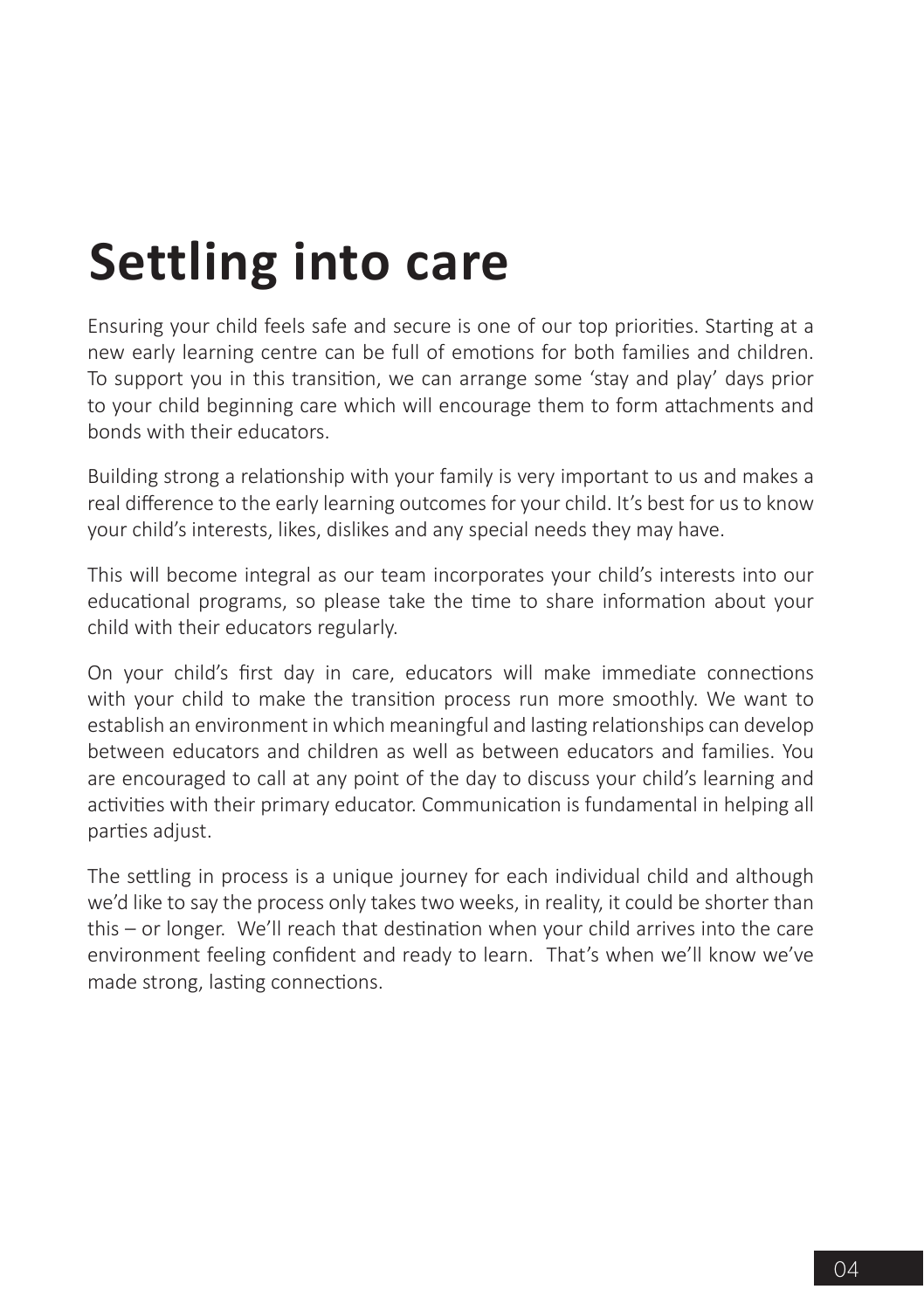### **The importance of early learning**

Our services are guided by the National Quality Standards, the Early Years Learning Framework, and for school aged services, My Time Our Place. These frameworks guide and shape the curriculum for all education and care services for children under the age of 12, across Australia.

Children's neurological pathways multiply and develop faster in the first five years than at any other time in their life. The architecture of a child's brain is shaped by high quality interactions with trusted adults and peers. The foundation of a strong relationship with educators is fundamental for future success.

Our educators understand the impact relationships have on a child's learning journey and are committed to ongoing professional development to stay current in their knowledge of how to best program and plan for every child's developing mind.

For a child, playing and learning are interrelated and our team of educational professionals embrace this. Each day, our teams provide interactive learning experiences for children to engage and explore concepts of literacy and numeracy, consistently using their interests as a vehicle to learning.

A holistic approach to your child's development is prioritised through our focus on social and emotional well-being. Concepts such as confidence, resilience, getting along and self-care are embedded throughout the day and explored in small and large groups, as well as during spontaneous conversations with educators.

Information about the daily program, observations and stories about your child and their involvement in learning projects will all be available to you in real time via our smartphone app. This helps to keep you connected to your child's learning journey and share in their wonder and joy as they explore and discover.

We invite parents and family members to schedule meeting times with their child's educators to discuss specific details about their child's development.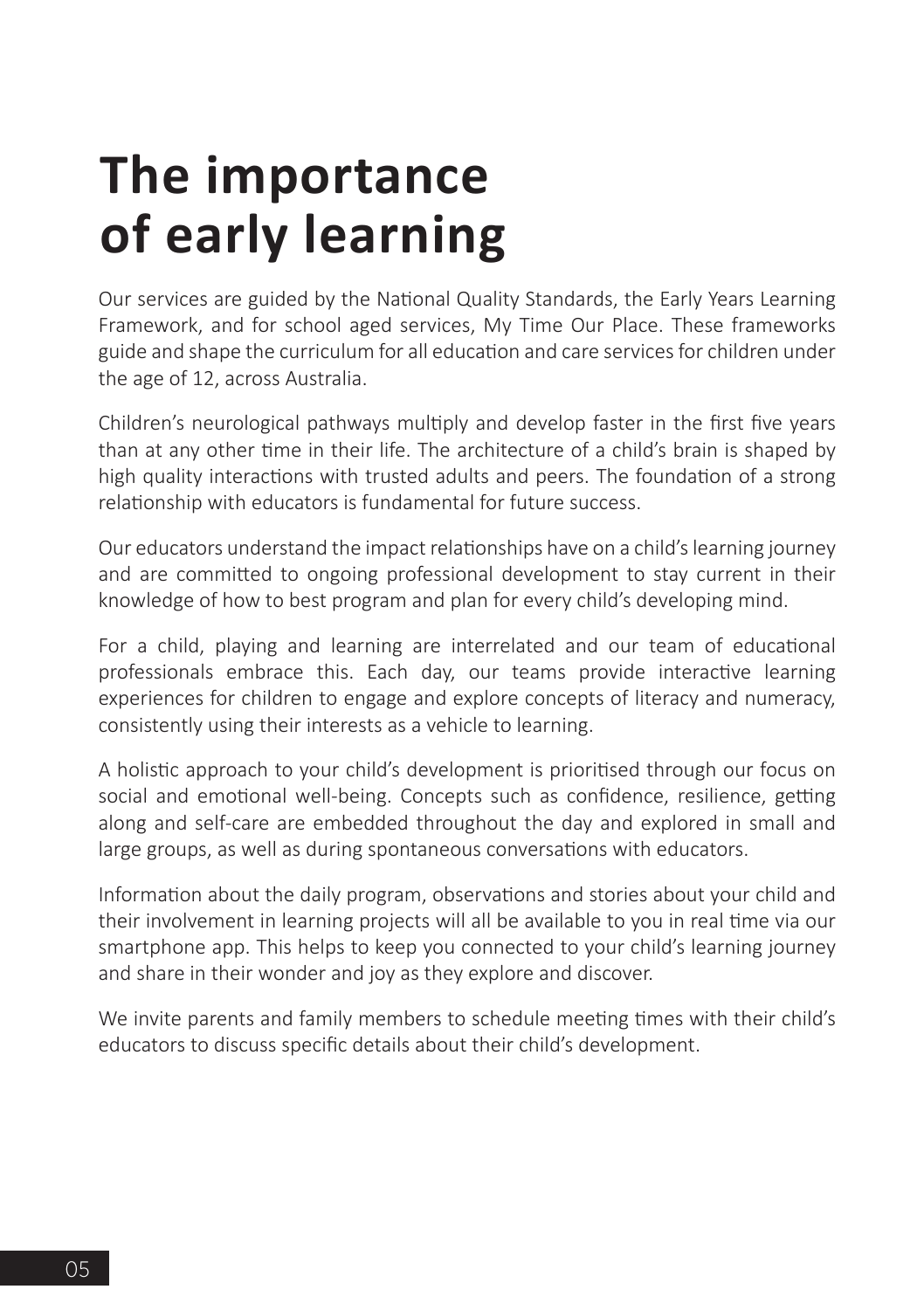## $66 -$

**Children learn more quickly during their early years than at any other time in their life. They need love and nurturing to develop a sense of trust and security that turns into confidence as they grow.**

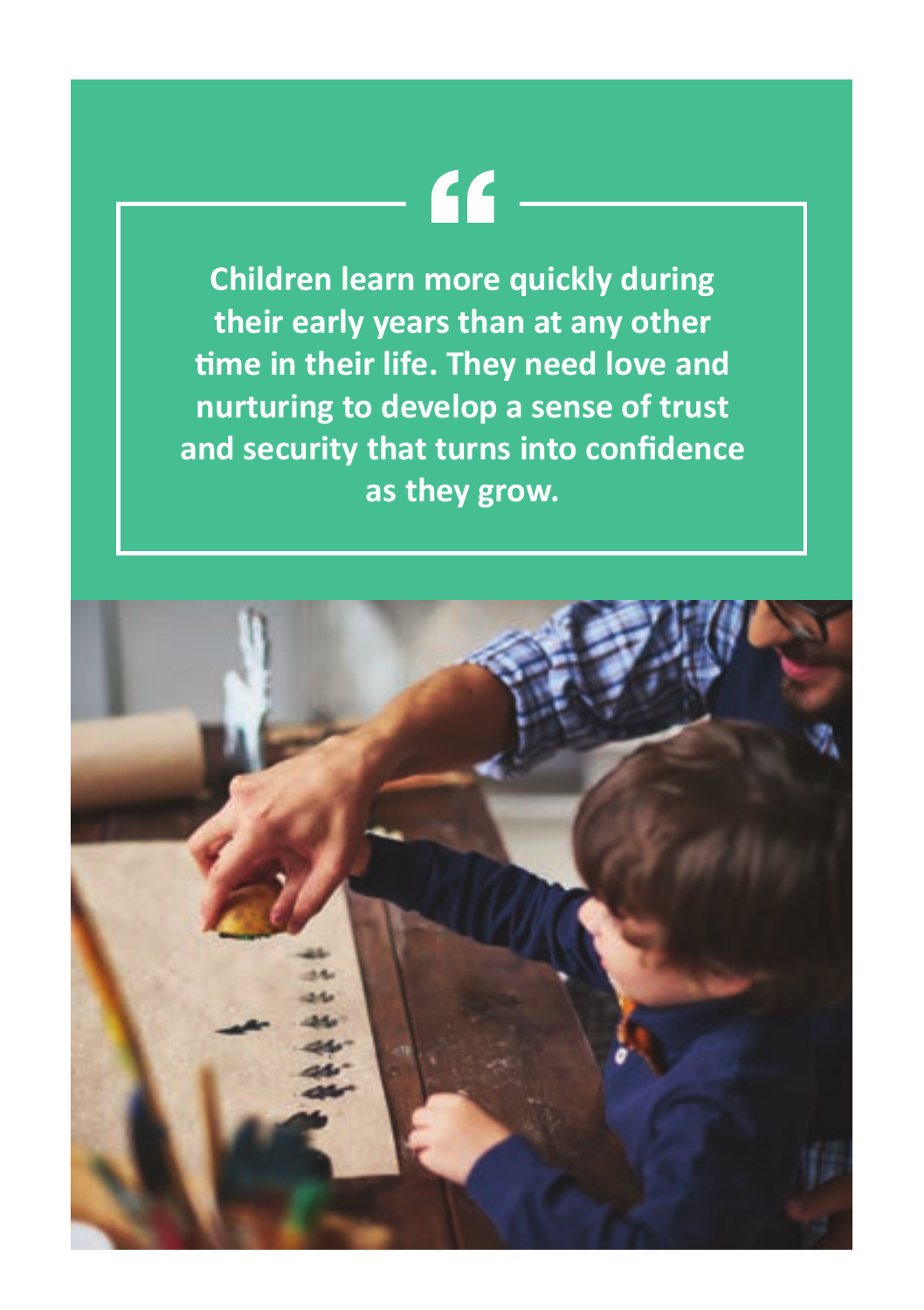## $f$

**Working together is the best way to ensure a high quality education for our children, helping to build the foundations for their success not only in the centre and the early years, but also in life.**

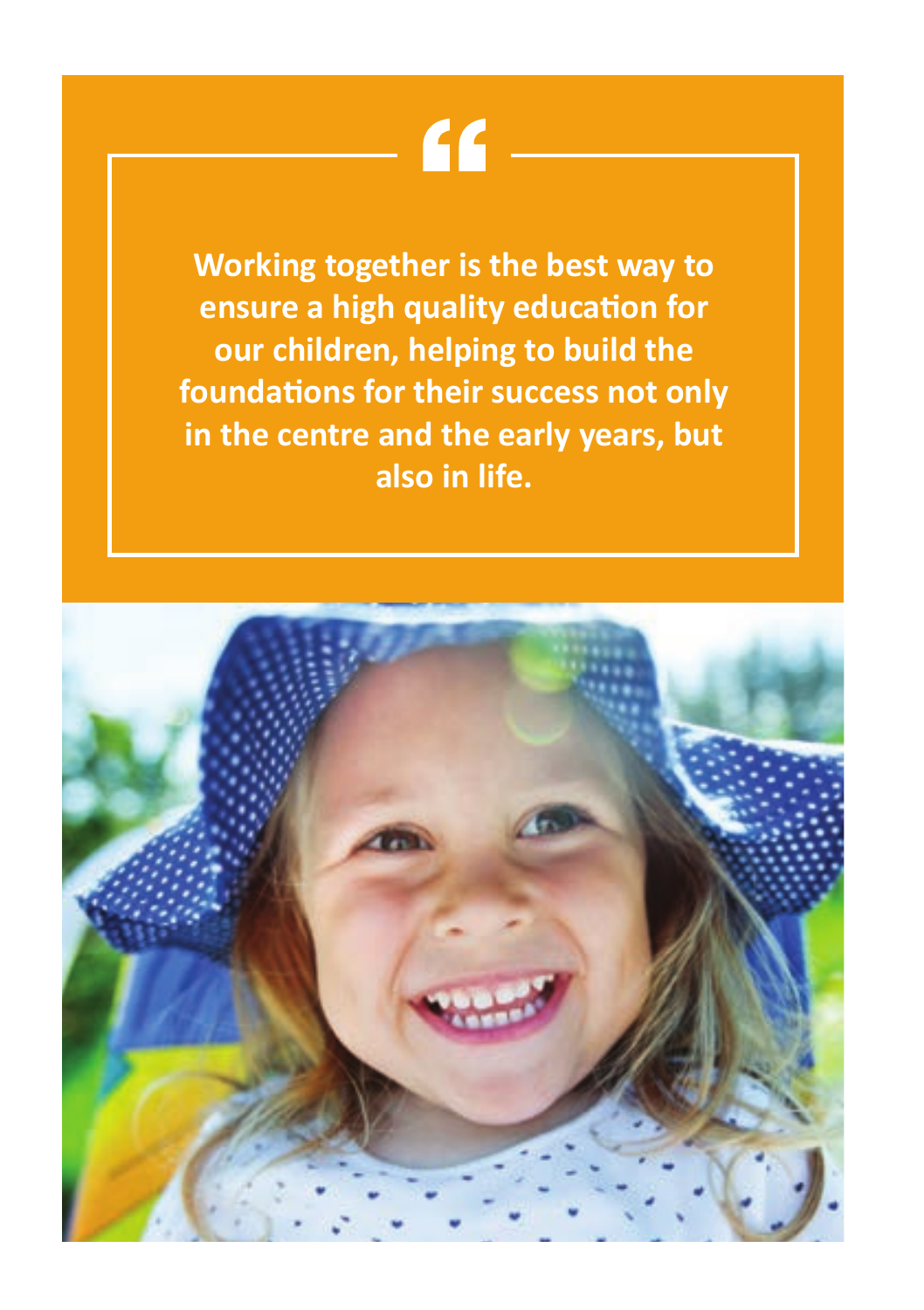### **Helping your child on their journey**

As the old adage goes, it takes a village to raise a child. That is why it is so important for us to work together right from the start.

We want to ensure our centre becomes an extension of your home life and that the relationships, cultures and activities that are important to your child are recognised. This creates an environment where they feel safe, secure and ready to learn.

By building a strong relationship with us and your child's primary educator, we can support you to build on your child's learning and development at home.

We encourage you do this by asking questions, getting involved and continue the learning activities at home.

Working together, engaging in your child's interests and learning and discovering with them is the best way to ensure a high-quality education for your child. It also helps to build the foundations for their success not only in the centre but throughout their school years.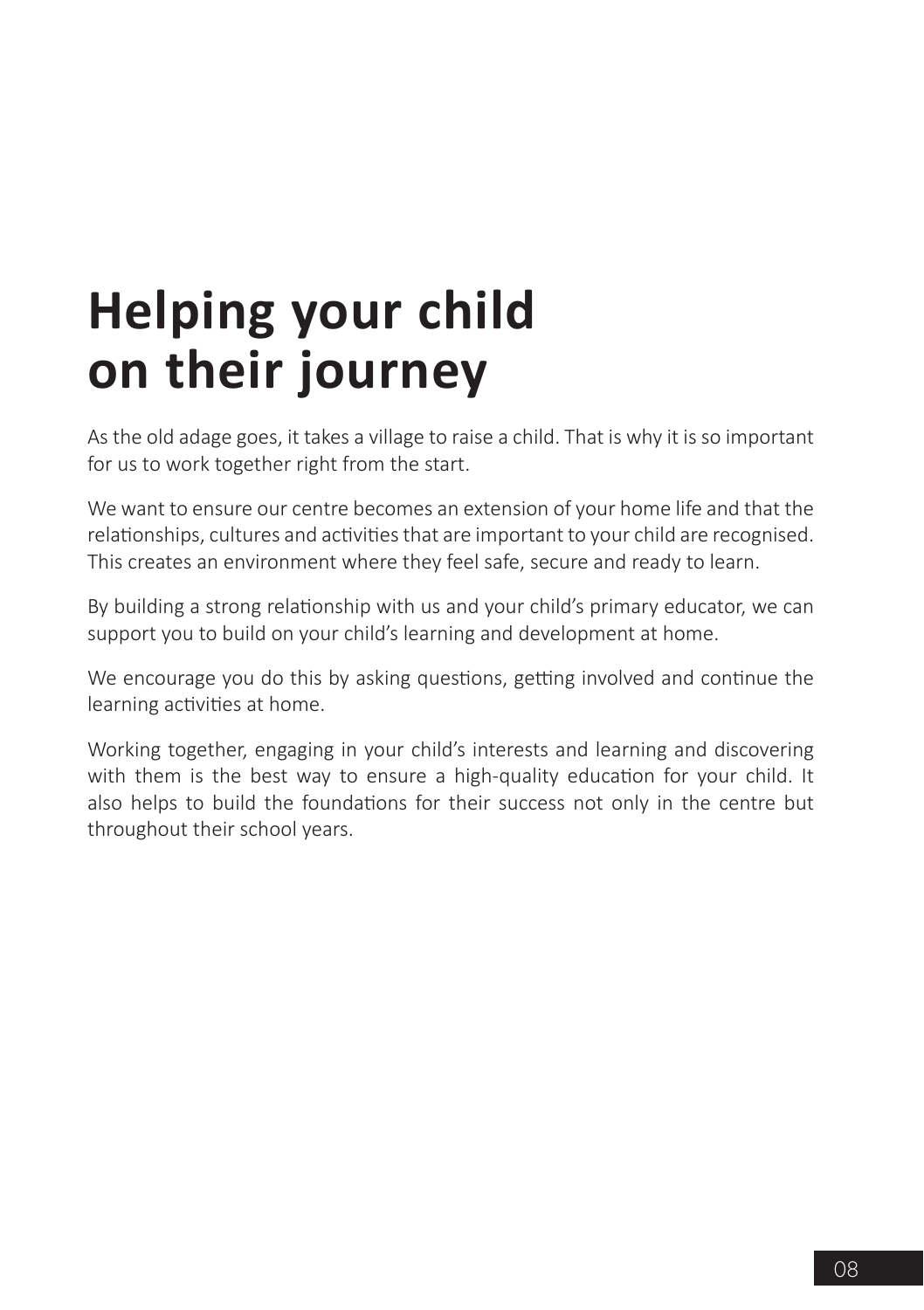## **Payment of fees**

It is our policy that family's weekly fees must be paid one week in advance (this includes the current week plus one). The parent must then continue to pay the weekly fee in advance in order to maintain a credit balance equivalent to one week of fees.

All payments are made via Debitsuccess, which is a direct debit childcare payment solution integrated with the Xplor Home app. Through Debitsuccess, you can set up scheduled payments from a credit card or bank account or process real-time payments from a credit card or debit card through Pay Now. The Debitsuccess setup will need to be completed prior to your child's first day with us. This is done via the Xplor website *[home.myxplor.com](http://home.myxplor.com)* in the Auto Debit Setup (under Finance tab). For alternative payment methods, please speak to your centre manager.

If you are planning holidays, a Holiday Discount form is available from the office. This form must be filled out two weeks prior to the holiday absence to receive 35 per cent off your fees for up to four weeks (pro-rata to the number of days your child attends) each financial year.

All children's booked days, including public holidays and absent days must be paid to retain your child's place. Late fees are charged if children remain in the centre after closing times.

Two weeks' notice is required if you wish to cancel a booking. Failure to do so will require parents to pay two weeks full fees. All accounts must be finalised within seven days and any outstanding accounts will be forwarded to debt collection agencies.

*Please refer to the fee policy for all conditions of fee discounts including holiday bookings and cancellation of bookings.*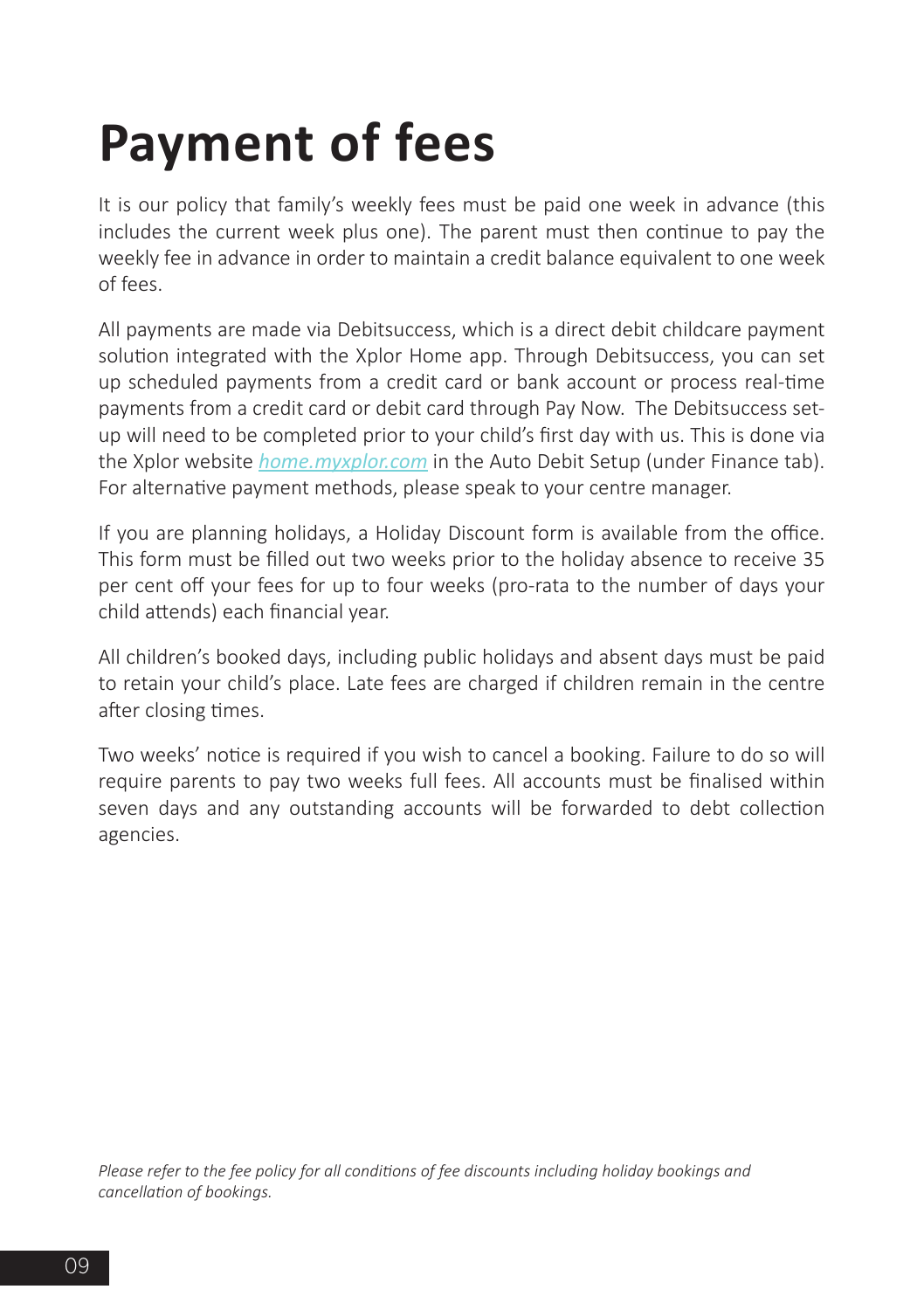### **Signing in and out of the centre**

Each child must be signed in and out of the centre every day they attend. This is a legal requirement and is in the interest of your child's safety.

These records are used in case of emergencies and for the calculation of the Child Care Subsidy (CCS).

If a child is away, ill or on holidays the corresponding days must be logged using the Xplor app.

#### **On arrival at the centre you are asked to:**

- Sign your child into the centre using the Xplor parent app or in the centre Xplor Hub.
- Present your child to the educator in charge.

#### **When you collect your child, we ask that you:**

- Come into the room and greet your child.
- Collect your child's belongings.
- With your child, say goodbye to the educator in charge of the group.
- Sign your child out of the centre using the Xplor parent app or the Xplor hub.

To ensure the safety of all children, no child will be released into the care of any persons not registered as authorised by the parent/guardian in the Xplor web portal.

If team members do not know the person collecting your child by appearance, the person must be able to produce some form of photo identification to prove that they are authorised to collect the child as per the Xplor authorised information.

In the event that a child has not been collected 15 minutes after closing time then the parents/guardians will be contacted on the emergency telephone numbers provided.

If the child has still not been collected 30 minutes after closing time then staff will follow the Department of Communities Abandoned Child Procedures including contacting the Child Protection and Crisis Centre 24 hour service.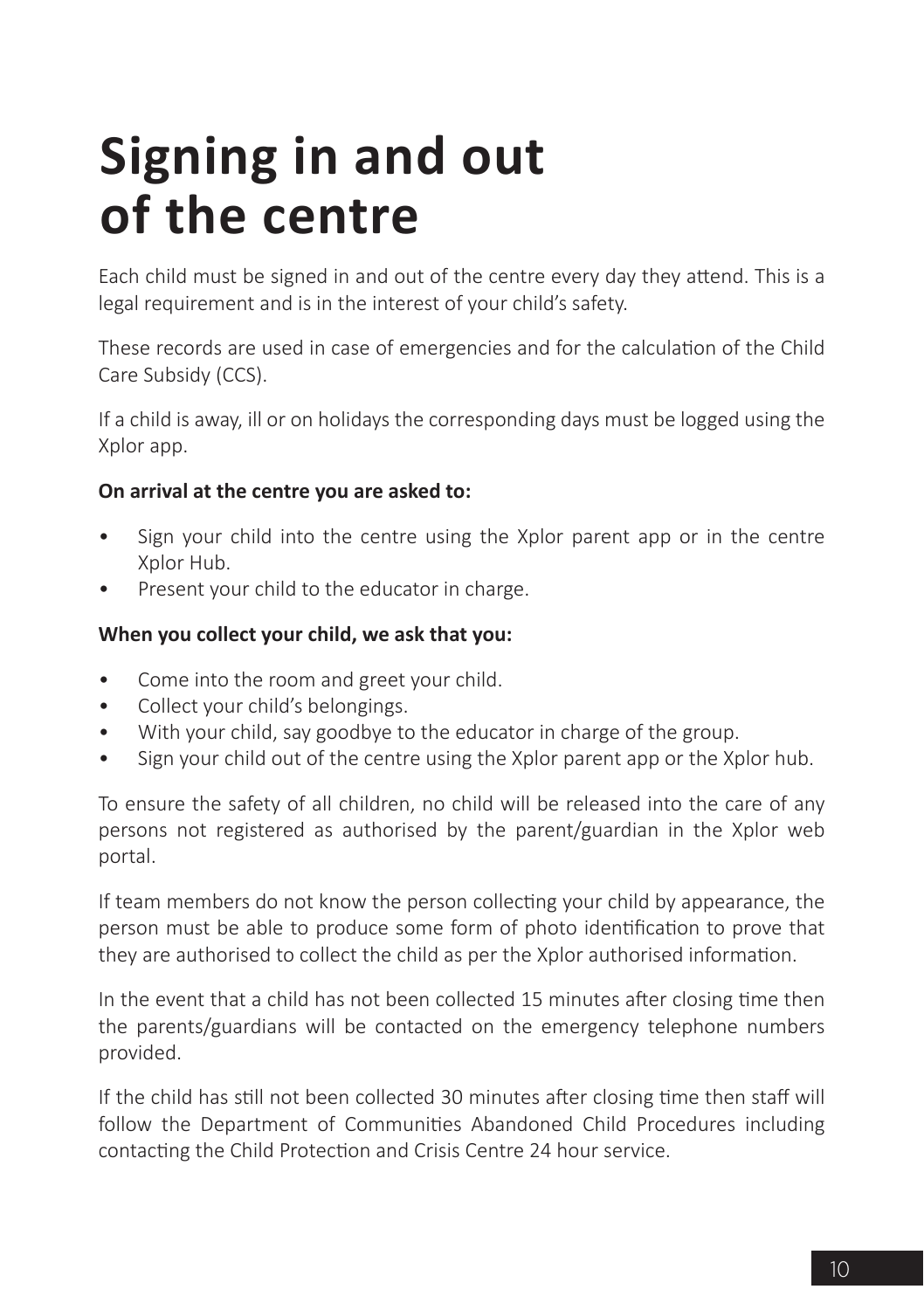### **Open door policy**

**You're welcome to drop in and see your child or speak with an educator. You don't need to call and tell us you are coming, you are welcome at any time.** 

**We'd love for you to come in and join in our programs your participation is valued.** 

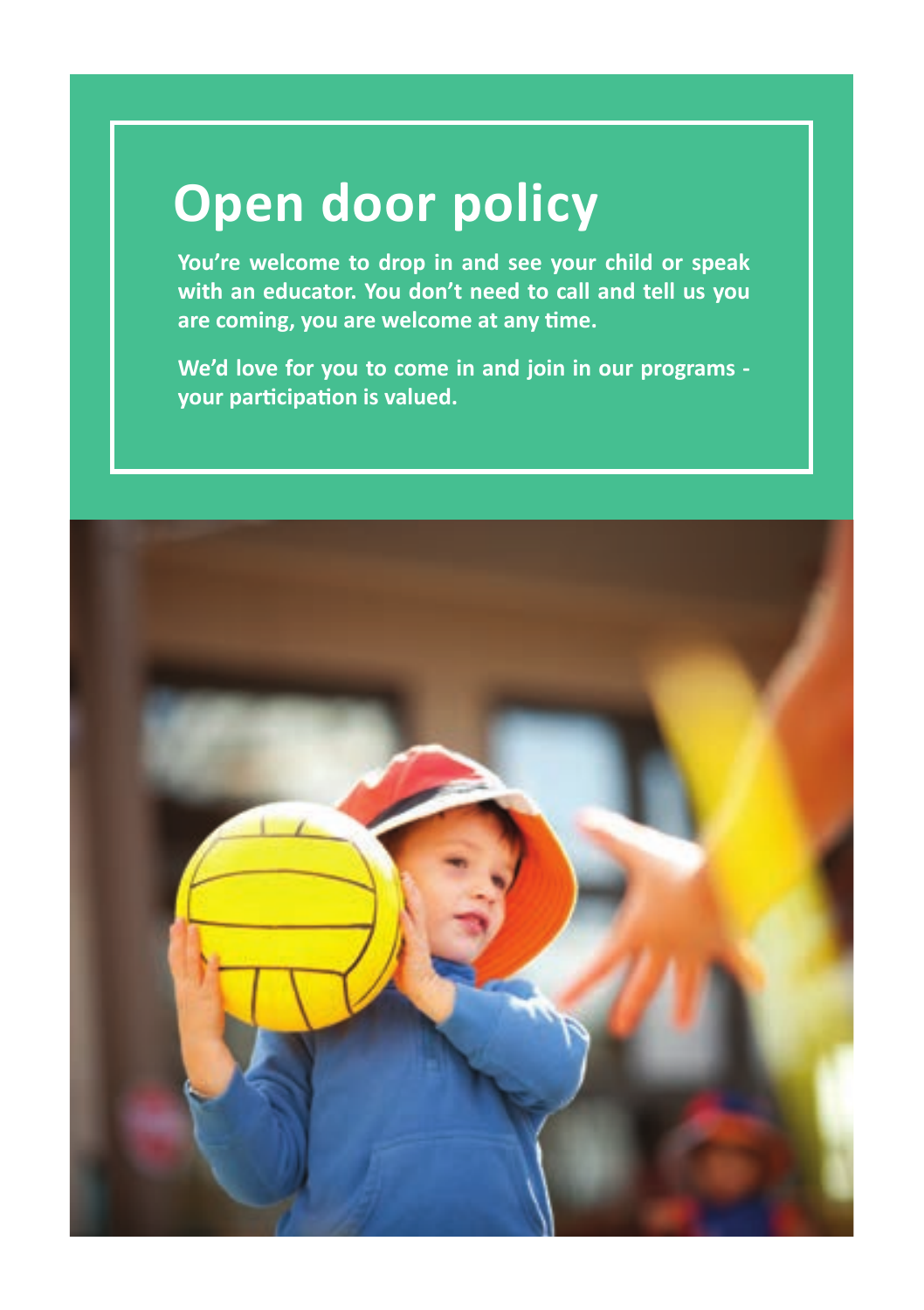### **Early Years Learning Framework**

The Early Years Learning Framework is a National Early Learning Framework for children from birth to five years. As the early years are a vital time for children to learn and develop, the framework has been developed to ensure your child receives a quality educational program.

Educators will use the framework in partnership with families to develop learning programs responsive to children's ideas, interests, strengths and abilities and recognise that children learn through play.

The Early Years Learning Framework describes childhood as a time of belonging, being and becoming.

- Belonging is the basis for living a fulfilling life. Children feel they belong because of the relationship they have with their family, community, culture and place.
- Being is about living here and now. Childhood is a special time in life and children need time to just 'be' – time to play, try new things and have fun.
- Becoming is about the learning and development that young children experience. Children start to form their sense of identity from an early age, which shapes the type of adult they will become.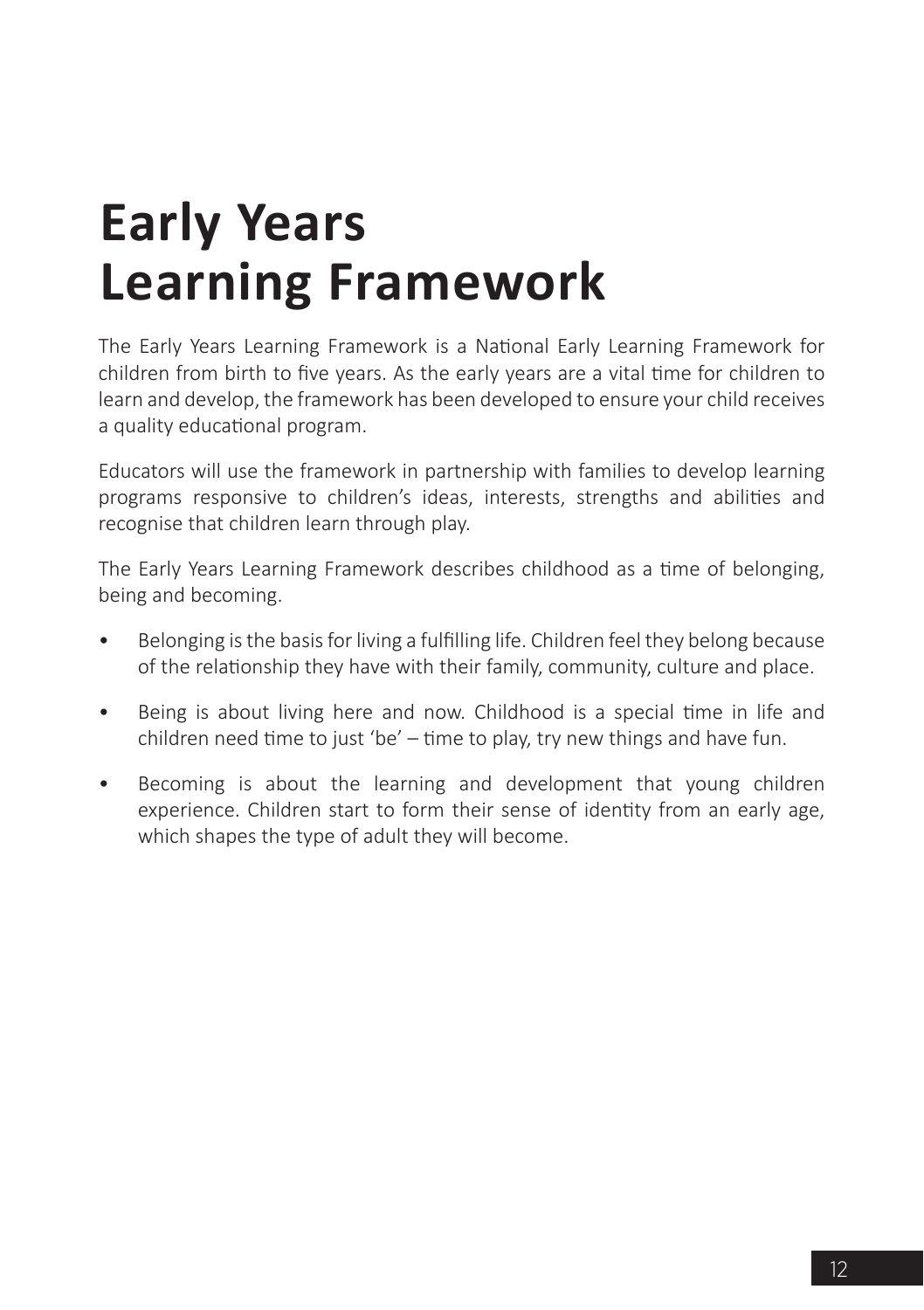#### **Through the Framework's five learning goals, educators will assist your child to develop:**

- A strong sense of their identity.
- Connections with their world.
- A strong sense of wellbeing.
- Confidence and involvement in their learning.
- Effective communication skills.

Our centre also offers an extensive Kindergarten and School Readiness program based on the Framework. The Framework has a strong emphasis on play-based learning as play is the best vehicle for young children's learning providing the most appropriate stimulus for brain development. We aim to guide your child in becoming an effective learner through creating an environment that is challenging and stimulating. The overall aim of our programs is to help your child in developing all areas necessary for success now and in later years.

#### **Watching your child's progress**

Using the Early Years Learning Framework educators will observe your child's learning so they can build on it and plan the next steps. They will do this by listening, watching and talking to your child. Each child will have their own digital portfolio or collection of learning. This may contain photos and children's work to show what your child is learning. This learning journey is available for you to view at any time.

To ensure you are connected to your child's early education, parents have access to an app and receive notifications to their smartphone or email with details of their children's day, including photos and the learning outcomes they're achieving. Ask our centre manager for more details.

Your child's room will also show on-going learning through daily journals/books, photographs, project work, learning stories and a program documenting the day's progress.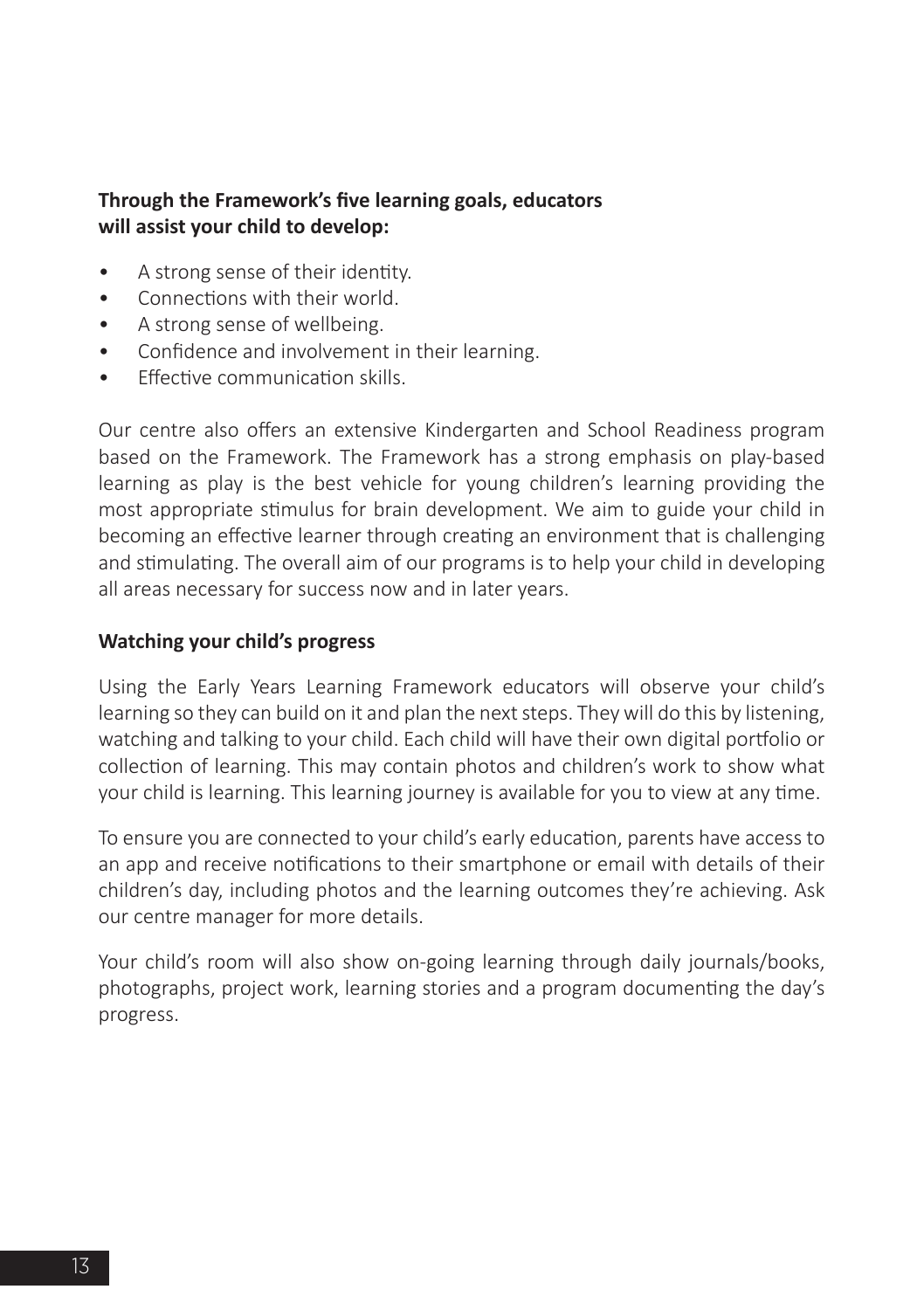# $66 -$

**Play activities planned by our educators allow children to naturally develop and have the opportunity to guide their own learning.** 

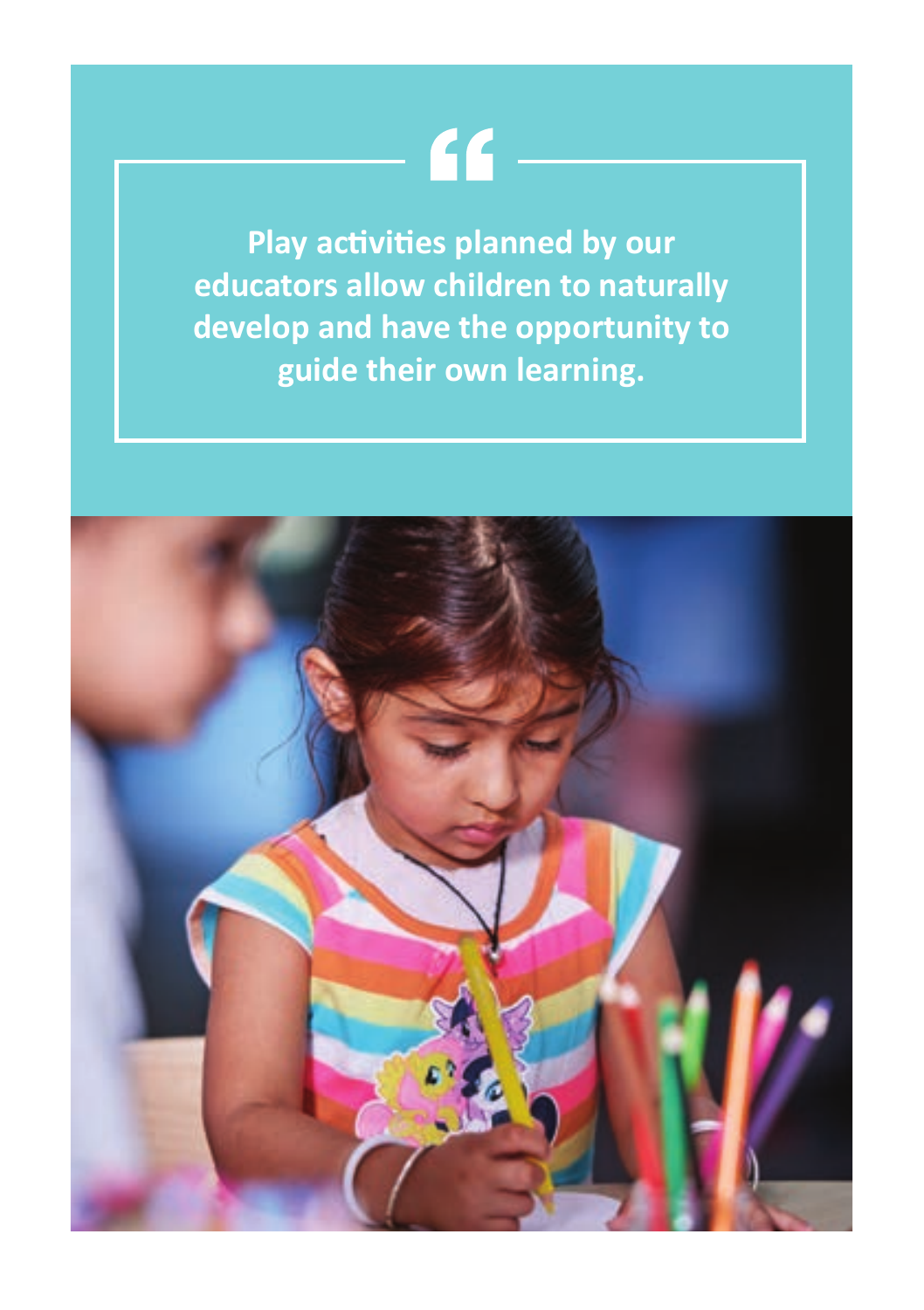## **National Quality Framework**

The National Quality Framework is a government initiative which sets a National Quality Standard creating greater consistency for early childhood education and care services across Australia.

This initiative aims to improve educator-to-child ratios in services, increased skills and qualifications, national regulations and a quality ratings system which will help you to make informed choices about the education and care you choose for your child.

Our centre's aim is to exceed the National Quality Standard across all areas of our service and each centre has a quality improvement plan in place to show what is happening in our centre to achieve this. This will look at areas such as educational programs and practice, children's health and safety, physical environment, staffing arrangements, relationships with children and collaborative partnerships with families and communities.

For more information about the National Quality Framework, please speak to your centre manager or visit *[www.acecqa.gov.au](http://www.acecqa.gov.au)*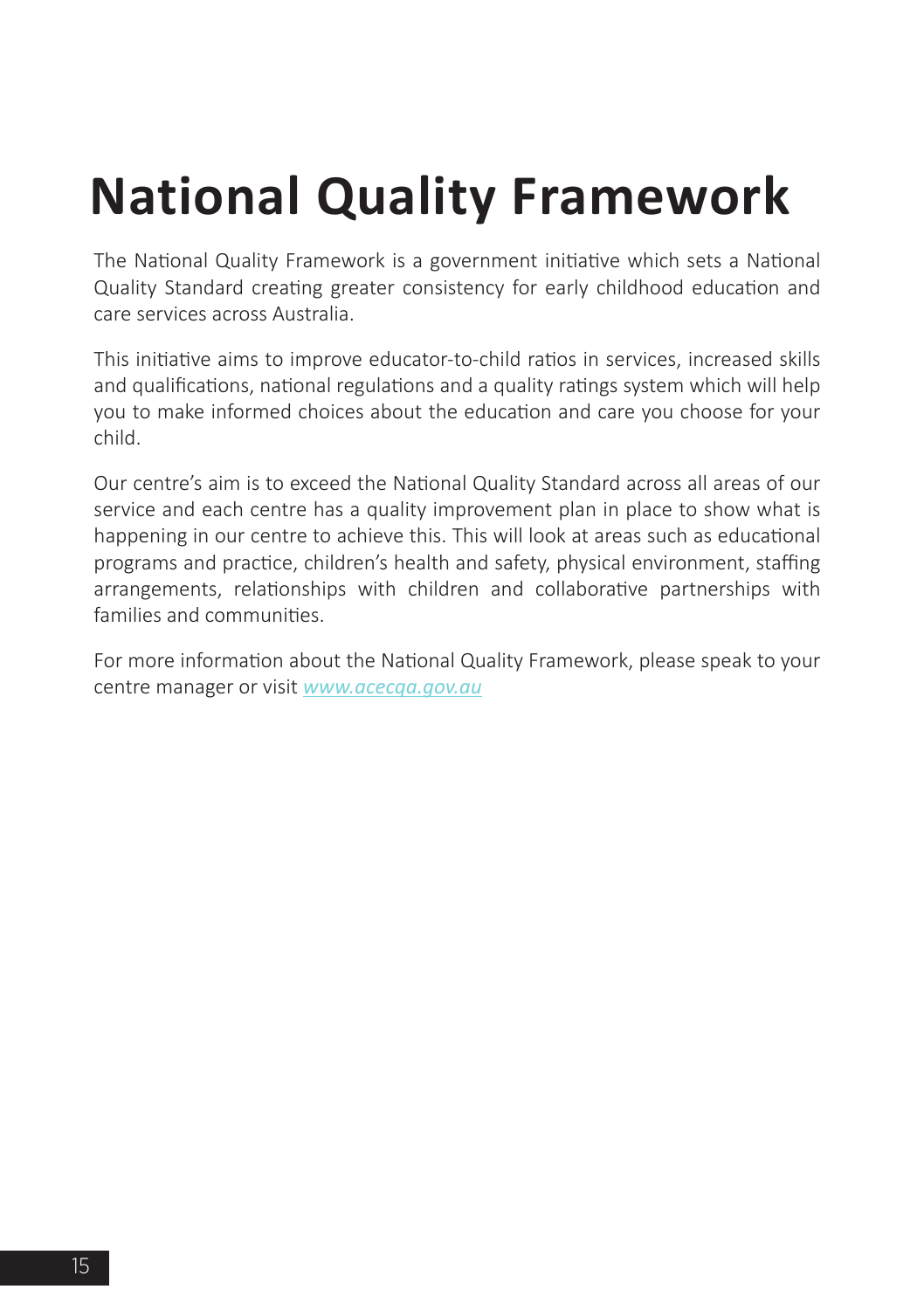## $66-$

**Our centre has a number of policies and procedures pertaining to the care of your child to ensure they are in the very best of hands.**

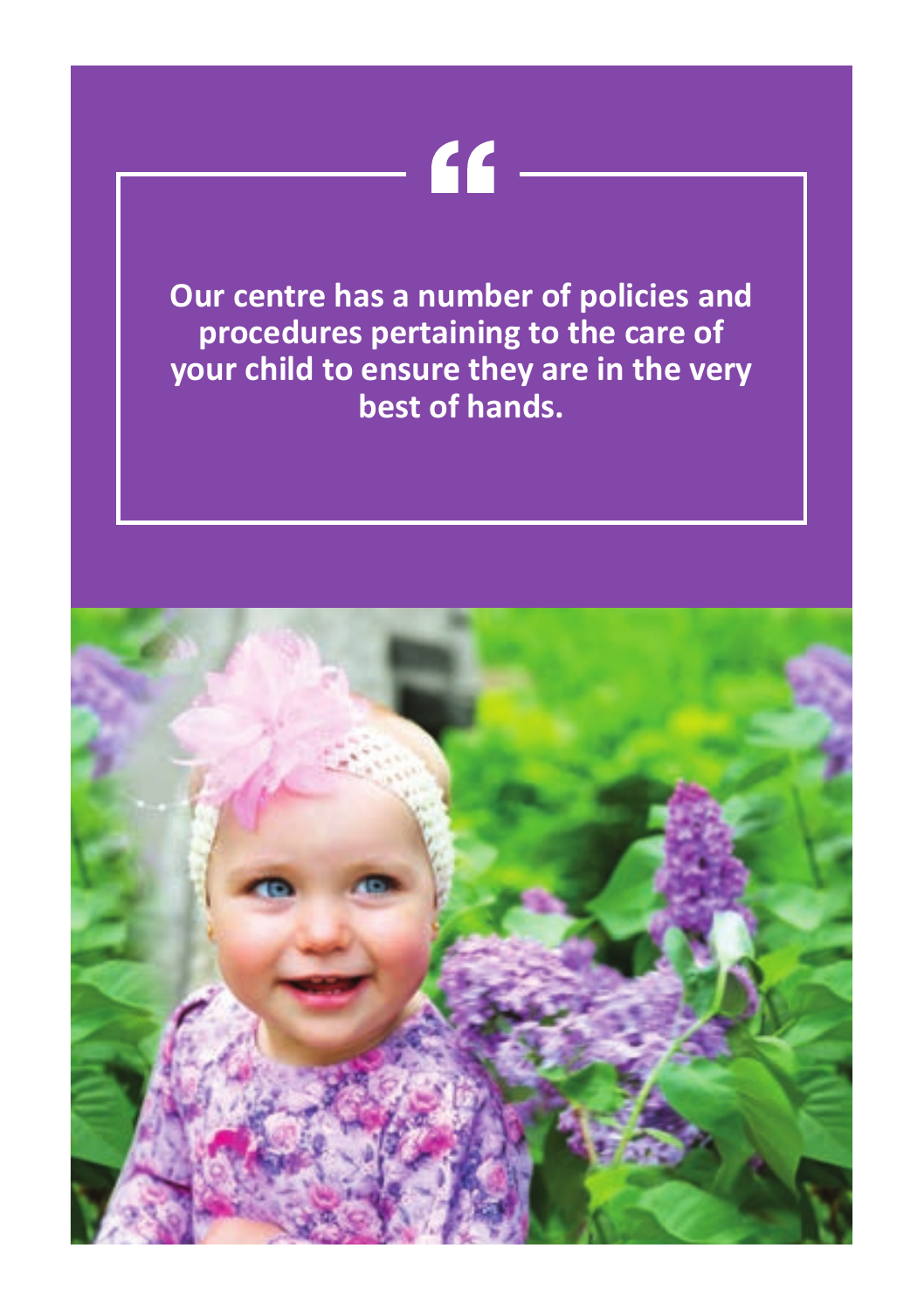### **Environments and routines**

Our routines provide for individual play and learning as well as small and large group play and learning activities. Children's language and literacy skills are further developed during these times as children are involved in storytelling, drama and games. Music also plays a large part during these sessions as children are able to experiment with dancing, singing and exercising their bodies.

Spaces are made available for children to engage in rest and quiet experiences. Educators provide a range of active and restful experiences and support children to make appropriate decisions regarding participation.

Each of our centre's rooms are individual and unique and are tailored to suit the age and development stage of your child, the diversity of the educators, children, families and the wider community and are filled full of laughter, fun and educational resources.

All aspects of children's learning and development are catered for including physical, social, emotional, creative, cognitive and communication. Children's learning is dynamic and complex and the centre's environment is designed for this.

As your child grows and develops so will their needs, interests and abilities. To cater for this, your child will gradually transition to the next room, where their skills and development can be extended.

Our transitioning procedure includes communication with families and involves a careful assessment of your child's records to ensure they are ready for the next step. This process also includes short visits to the new room to build familiarity and ensure a smooth transition.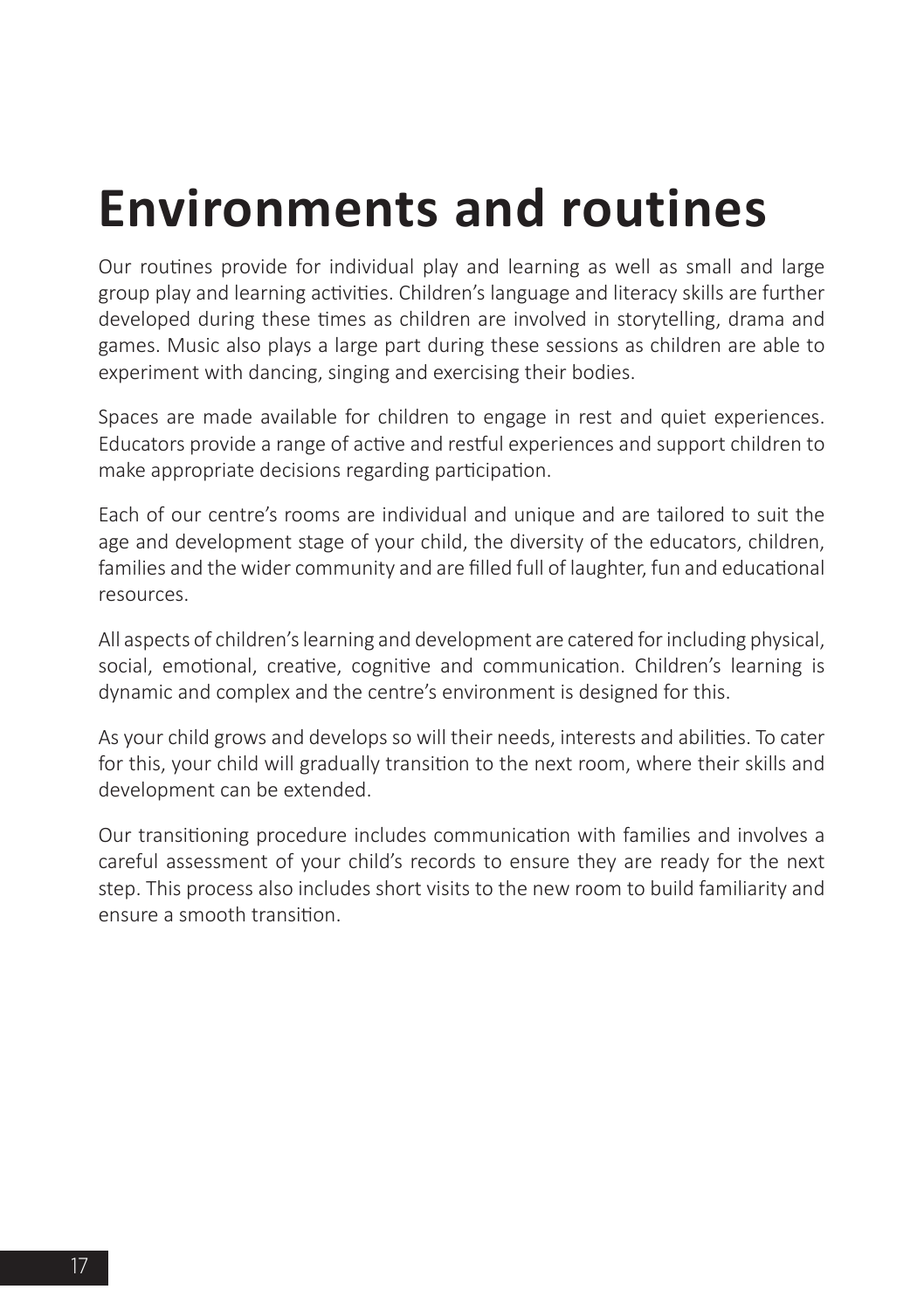### **Sustainable practices**

promote the sustainable use of resources and to ensure we continue to develop and implement sustainable practices. Our centre has an environmental strategy including recycling, use of

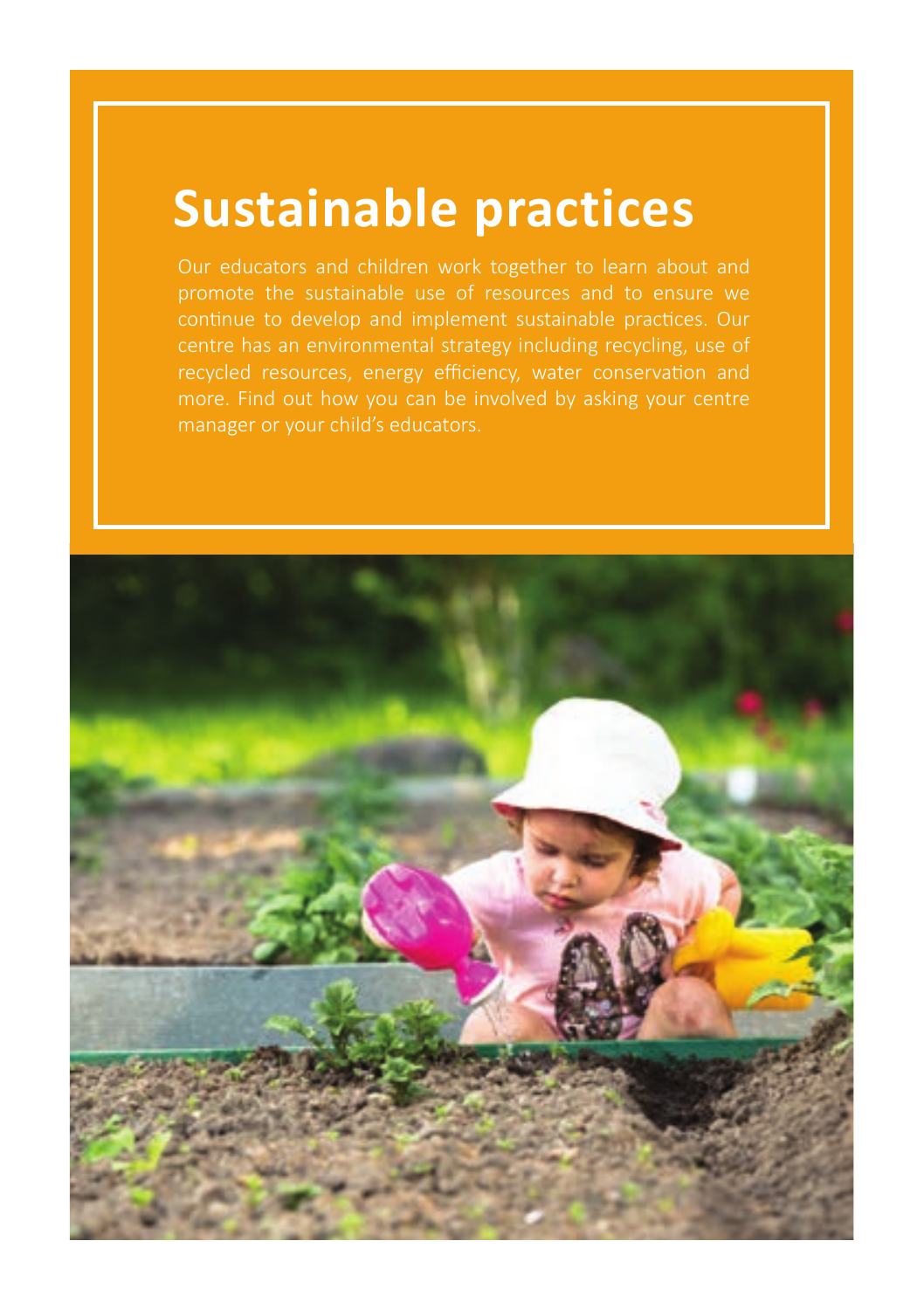### **Child care policies and procedures**

Our centre has a number of policies and procedures pertaining to the care of your child. Our policies are located in the centre foyer and are available to review at any time. For more information on our centre policies please speak with your centre manager.

### **ACCIDENTS AND INCIDENTS**

Our educators take a proactive approach to safety and conduct thorough risk assessments of all play areas so that each child can feel safe and free to explore their environment.

A team member who holds the relevant first aid, asthma and anaphylaxis qualification is present at all times. Should an accident or sudden illness occur, Educators will immediately commence first aid and you will be contacted to collect your child. In emergency situations you will be advised of the plan of action regarding further medical treatment.

During an emergency, if you or your authorised nominee cannot be contacted, the nominated supervisor will provide the ambulance officers with information regarding your child and a team member known to the child will accompany them to the hospital and stay until you arrive. Full documentation of the incident will be made available.

### **HEALTH AND HYGIENE**

Children and educators are actively encouraged to practice good personal hygiene to minimise the instances of illness. We also believe that if your child is ill, the best place for them is to be at home where they can recover faster.

 If your child presents at the centre with signs of illness, the nominated supervisor may advise that they are not well enough to participate in the day's activities. You will be asked to make alternative arrangements until they are well or the exclusion period has ended (you may be asked to provide a medical clearance letter before your child can return). Although this can be inconvenient for parents, it is in the interests of all children and families at the centre to minimise the risk of infection.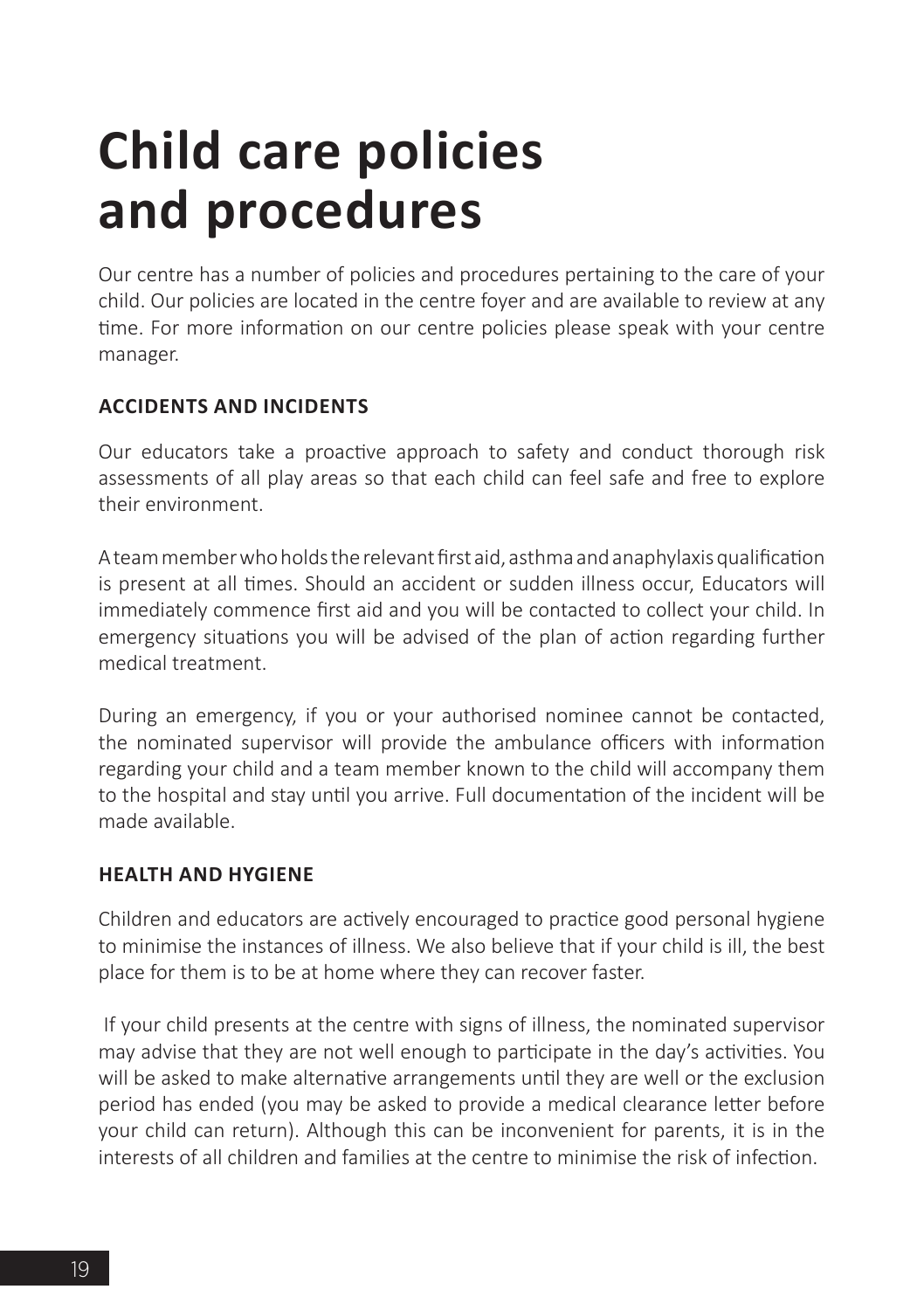Should your child become ill during the day, documentation and first aid will commence and you may be contacted to collect your child from the centre and seek further medical advice (please note that paracetamol is not regarded as a first response and can only be administered in emergency situations and with parental consent). It is important that you read the centre's Medication and Medical Management Policy carefully to know when educators can administer medications.

A list of common infectious illnesses, their exclusion periods and policies and procedures related to illness and minimising the spread of infectious diseases are available in the foyer.

### **EMERGENCY EVACUATION**

Emergency evacuations as well as lockdown procedures are regularly practiced and the centre has individual plans for local emergencies including cyclone, flood and bushfire. Fire extinguishers are strategically located throughout the centre. As part of our fire safety measures all children in attendance are noted from the electronic sign in device in the event of a drill or evacuation. This is why it is important to ensure that you sign your child 'IN' and 'OUT' of the centre each day.

#### **IMMUNISATION**

As part of your enrolment process you will be asked to provide details of your child's immunisation status. In the event of an outbreak of an infectious disease it may be necessary to exclude any children who are not immunised for their health and wellbeing. State specific immunisation requirements are available on request.

### **MEDICATION**

If your child requires medication while in care, a medication record must be filled in and signed by a parent. The medication must be in original packaging and accompanied by a prescription label/doctor's letter which states who the medication is for and the dosage. Medication must be handed to the Nominated Supervisor or Responsible Person and will be stored safely out of reach of children. Under no circumstances is any type of medication to be left in children's bags. Please refer to the Medication and Medical Management Policy for further information.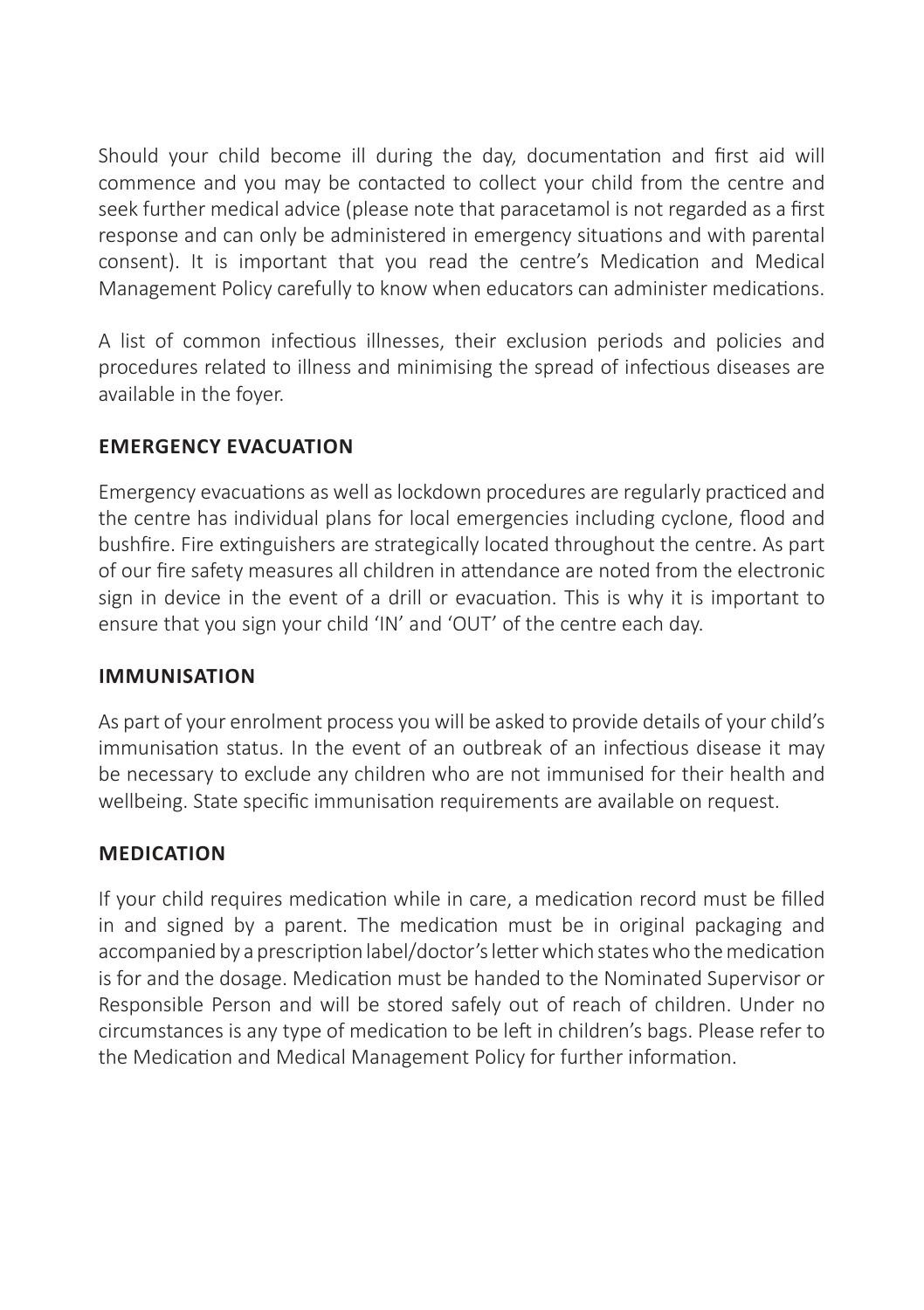## $66-$

**We have a commitment to assist families who provide their children's meals to develop healthy food attitudes and habits.**

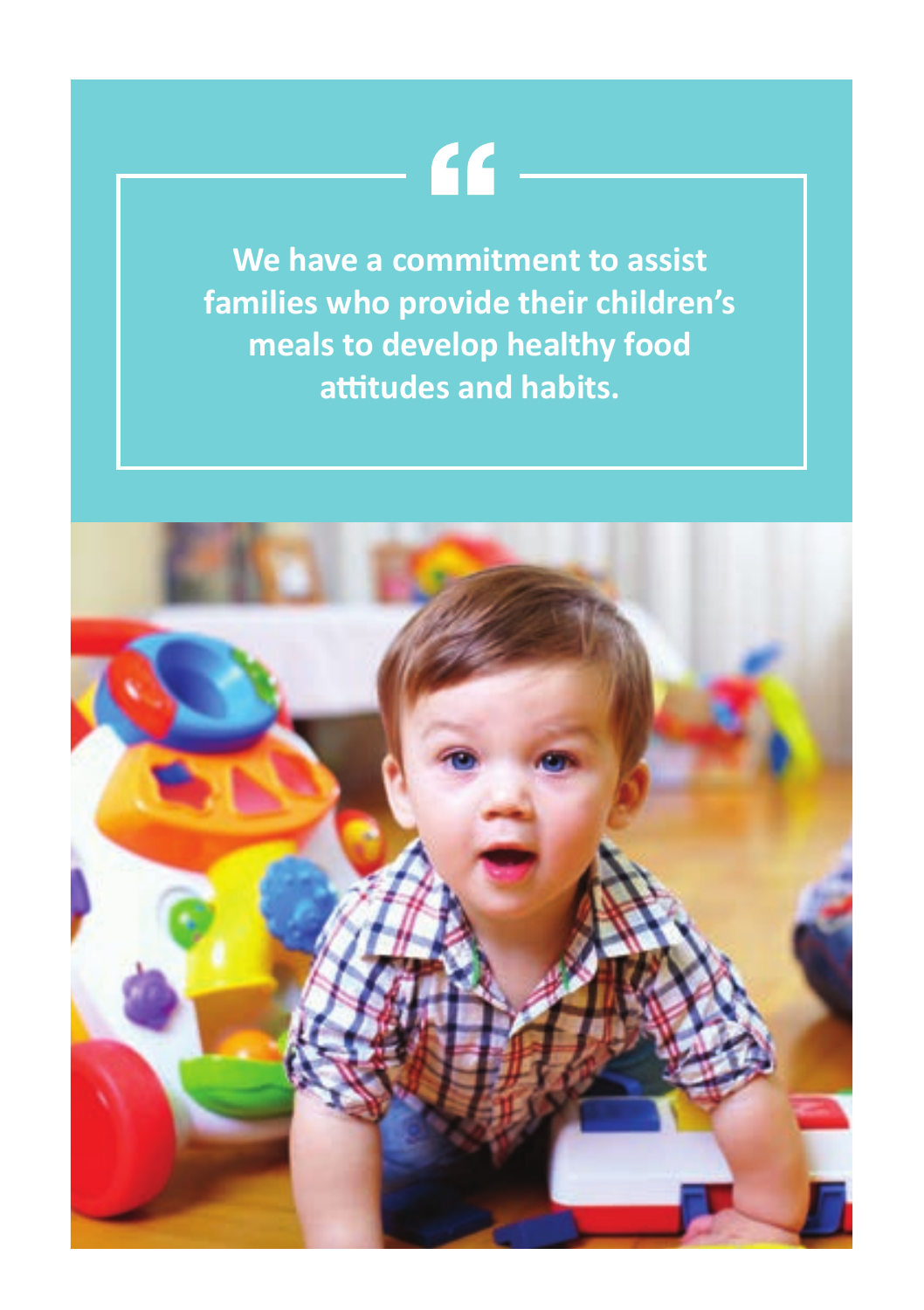### **NUTRITION**

We understand the important role we play in supporting the nutritional needs of children while in care. In the instance where meals are provided, children who attend a full day of long day care will be offered at least 50 per cent of their recommended daily dietary intake while in care.

We also have a commitment to assist families who provide their children's meals to develop healthy food attitudes and habits. Guidelines around healthy eating can be found in the foyer or by asking a friendly team member.

### **CULTURAL DIVERSITY**

We recognise that our centre is culturally and linguistically diverse and we want to ensure all families experience a sense of belonging. To achieve this we provide opportunities for all children to develop an understanding of different cultures and help foster in each child an awareness and acceptance of these cultures by integrating multiculturalism into our programs.

We aim to help foster in each child an awareness and acceptance of other cultures through integrating multiculturalism into our programs. This can be achieved through providing and offering a range of books, music, cooking, activities, singing, clothing, play equipment and more.

### **CONFIDENTIALITY OF CENTRE RECORDS**

We value your privacy and have a number of initiatives in place to ensure the protection of your data. For more information on our Confidentiality of Centre Records policy, please head to our centre website or ask the Centre Manager for more information.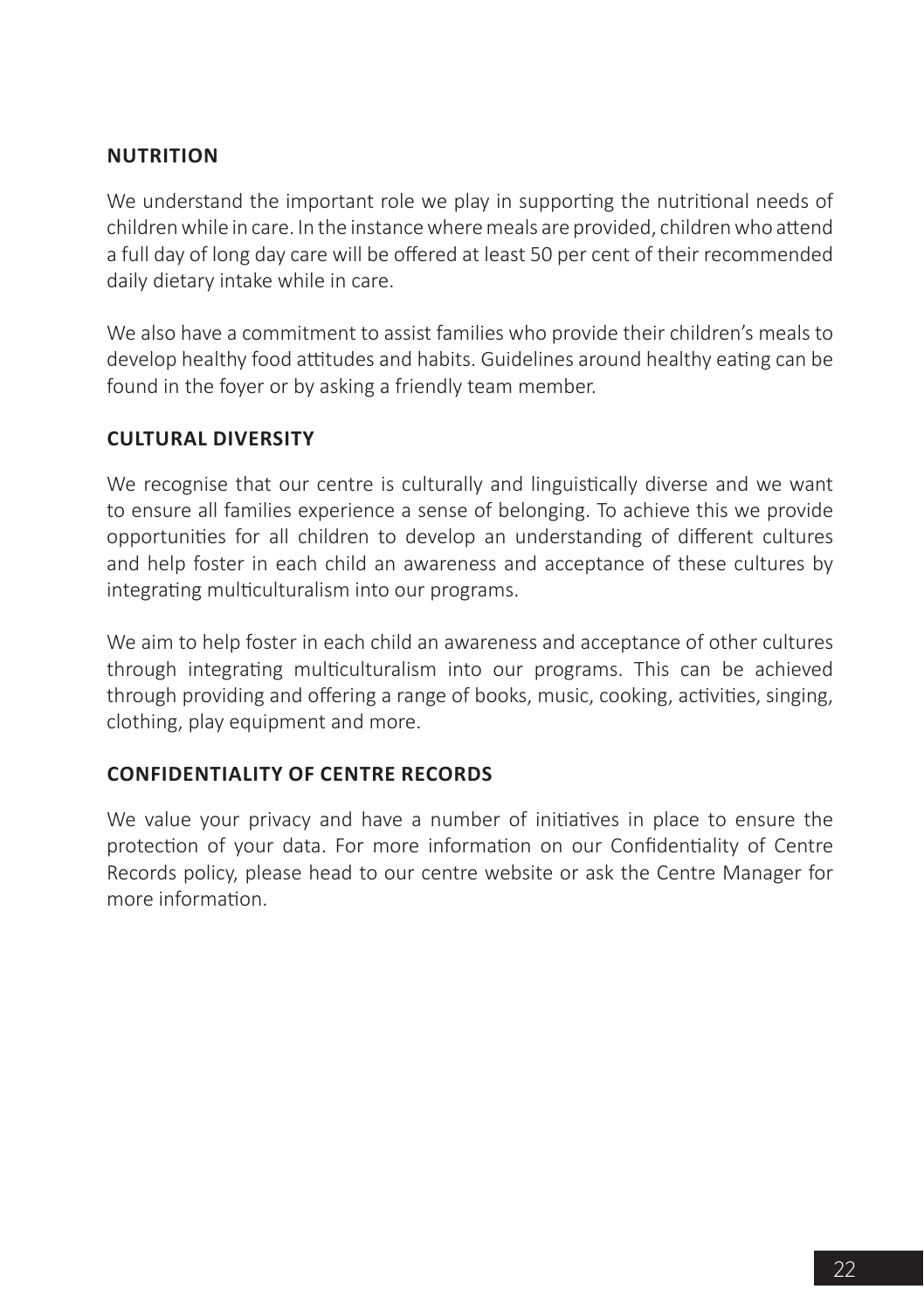### **SUN PROTECTION**

Our centres take care to protect children and team members from direct exposure to the sun by all state regulations and the child care building code in regards to the amount of manufactured and natural shade available in the playgrounds.

We recommend that parents pack clothing for children that will protect them from the sun, including a hat, longer sleeved t-shirts and loose clothing which covers all of their body (i.e. no midriffs, singlets or bare backs).

At enrolment, you will be required to sign your consent that sunscreen can be applied to your child or you may decide to opt out and provide the centre with an alternate brand. Sunscreen will be applied to these children 20 minutes before going outside and is then regularly reapplied.

Literature on sun care is available at the centre. For more information on the centre's Sun Protection and Weather Safety Policy, please ask the centre manager.

### **CLOTHING**

Please dress your child in play clothes that wash easily. In choosing what your child should wear to the centre, please consider the following:

- Your child will be working with messy materials such as paint, glue, water and sand so clothing must be able to stand a little wear and tear.
- Clothing must provide some protection and be comfortable for both indoor and outdoor experiences.
- Children will be climbing, running, jumping and swinging so they will need clothes that neither restrict their activity nor reduce their safety (e.g. slippery shoes, long skirts)
- Children will need clothes which allow for growing independence i.e. pants that can come off easily for toileting.
- Please name all clothing and footwear.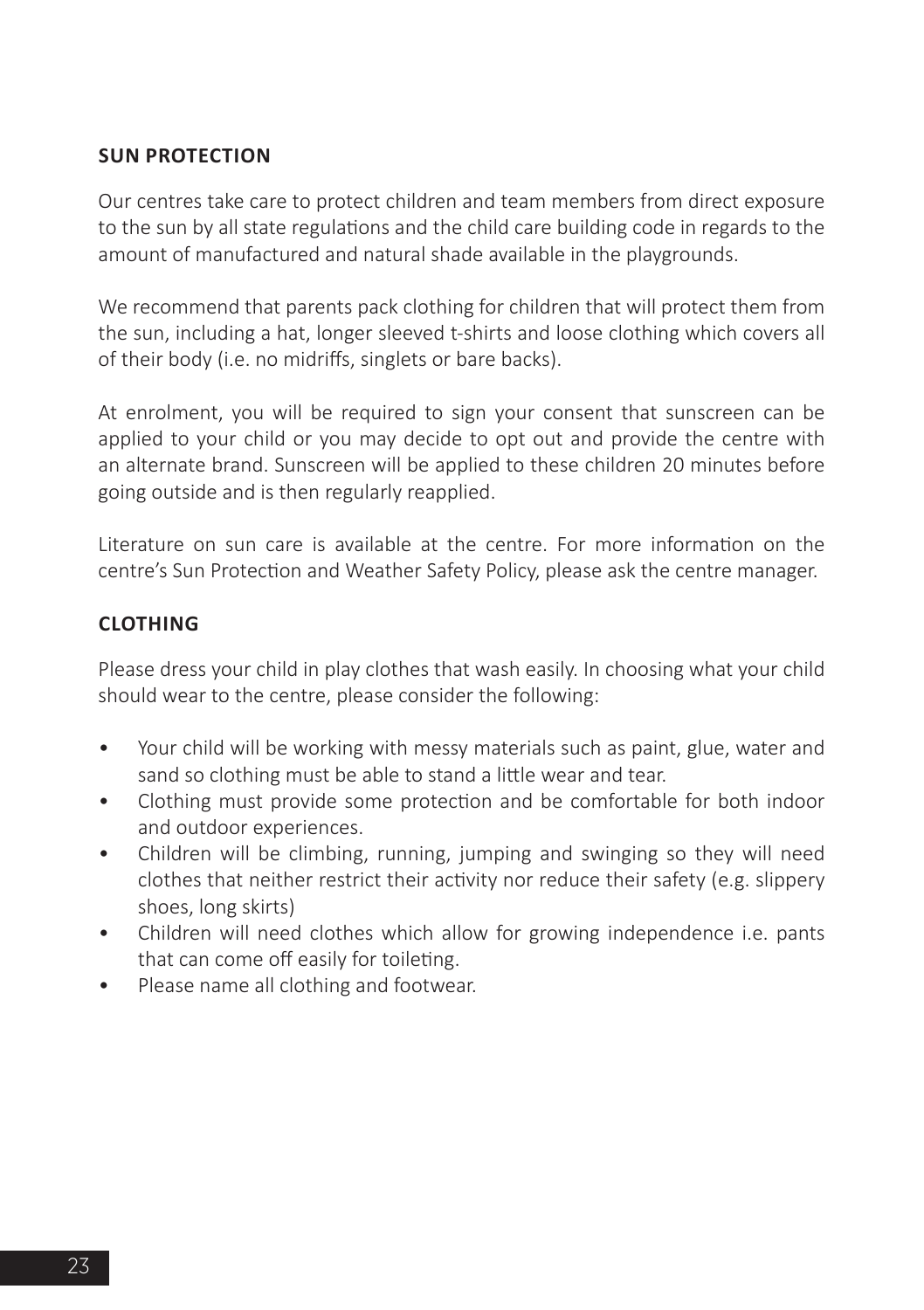## $-66-$

**Our centres take care to protect children and team members from direct exposure to the sun.**

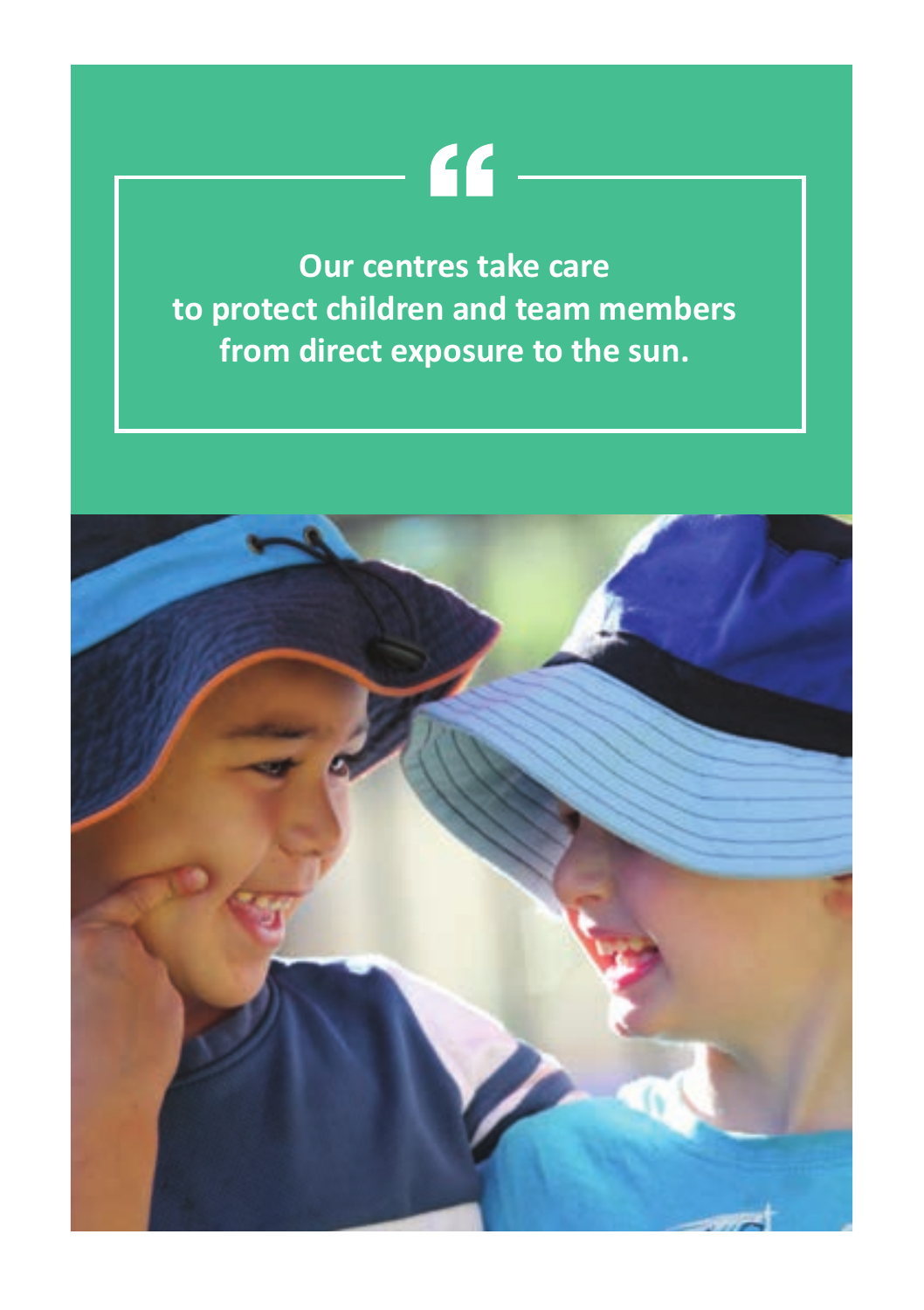### **PRIORITY OF ACCESS**

The Australian Government funds child care to support working Australian families and ensure all children have access to quality early childhood education and care. However, the demand for child care sometimes exceeds supply in some areas. When this occurs, it is important for services to allocate places to those families with the greatest need for child care support.

To ensure that the centre adheres to the guidelines issued by the Australian Government, priority of access to child care will be given according to children falling in the following categories:

Priority 1: A child at risk of abuse or neglect. Priority 2: A child of a single parent or of parents who both satisfy the work/training/study test under section 14 of the New Tax System (Family Assistance) Act 1999. Priority 3: Any other child.

In relation to priority three, there are some circumstances in which a child who is already in a child care service may be requested to give up their place or change days at the service in order for the service to provide a place for a higher priority child, but only if the parent is notified of this policy upon enrolment AND the service gives parents 14 days' notice of the requirement for their child to give up their place or change days.

Within the main categories, priority is also given to children in:

- Families with low incomes.
- Aboriginal and Torres Strait Islander families.
- Parents or children with disabilities.
- Families from non-English speaking backgrounds.
- Single parent families.
- Socially isolated families.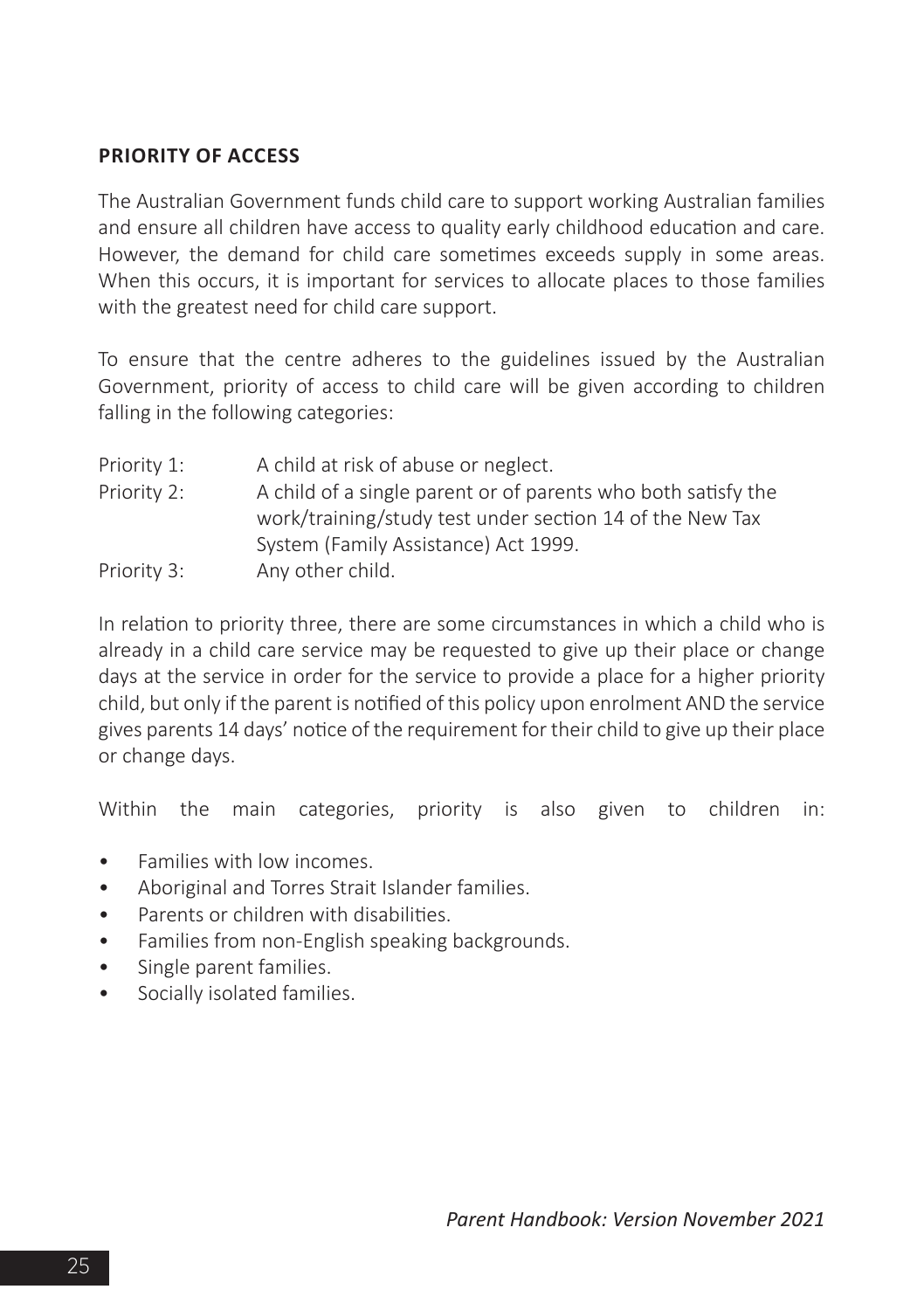## $\epsilon$

**There's more to early learning than simply care - the early years are fundamental to a child's emotional, cognitive and social development... That is why we are focused on providing our families with quality programs to support children's learning and development from birth right through to five years of age.**